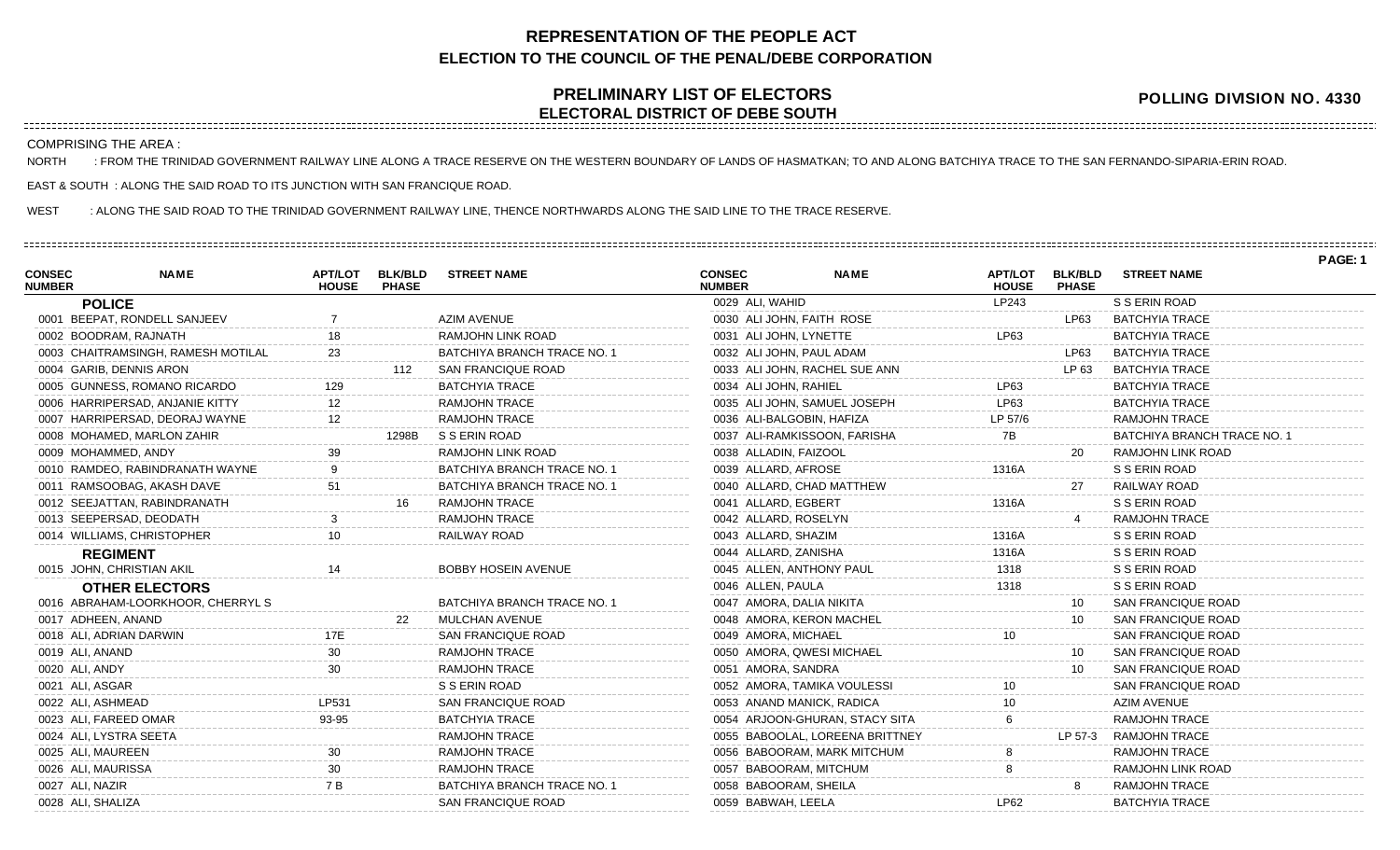| <b>CONSEC</b><br><b>NUMBER</b> | <b>NAME</b>                          | <b>HOUSE</b> | APT/LOT BLK/BLD<br><b>PHASE</b> | <b>STREET NAME</b>          | <b>CONSEC</b><br><b>NUMBER</b> | <b>NAME</b>                            | <b>HOUSE</b>   | APT/LOT BLK/BLD<br><b>PHASE</b> | <b>STREET NAME</b>          |
|--------------------------------|--------------------------------------|--------------|---------------------------------|-----------------------------|--------------------------------|----------------------------------------|----------------|---------------------------------|-----------------------------|
|                                | 0060 BADREE, SAHADEO                 |              | 19                              | RAMJOHN LINK ROAD           | 0105 BISSOON, SHANTALL         |                                        | 14             |                                 | RAMJOHN LINK ROAD           |
|                                | 0061 BAKSH, ALLYSON MELISSA          | 26-36        |                                 | <b>NAZIM AVENUE</b>         |                                | 0106 BISSOON, TEELACKDHARRY            | 14             |                                 | RAMJOHN TRACE               |
|                                | 0062 BAKSH, ALYSSA ALEAH             |              | 26-36                           | NAZIM AVENUE                | 0107 BONALD, JOSEPH            |                                        | 1320           |                                 | S S ERIN ROAD               |
|                                | 0063 BAKSH, DEOKIE                   | 26-36        |                                 | NAZIM AVENUE                | 0108 BONALD, XAVIER            |                                        | 1320           |                                 | S S ERIN ROAD               |
|                                | 0064 BAKSH, HANIF                    | 26-36        |                                 | NAZIM AVENUE                | 0109 BOODOO, DAVID             |                                        | 140            |                                 | SAN FRANCIQUE ROAD          |
|                                | 0065 BAKSH, KADEEM AHMAD             |              | 24B                             | RAMJOHN LINK ROAD           | 0110 BOODOO, HARRILAL          |                                        |                | 1354                            | S S ERIN ROAD               |
|                                | 0066 BAKSH, KASTOOREE                | 24B          |                                 | RAMJOHN LINK ROAD           | 0111 BOODOO, RAMDAYE           |                                        | 140            |                                 | <b>SAN FRANCIQUE ROAD</b>   |
|                                | 0067 BAKSH, MICHELLE NICOLE          | 26-36        |                                 | <b>NAZIM AVENUE</b>         | 0112 BOODOO, SARIA             |                                        |                | $\overline{2}$                  | RAMJOHN LINK ROAD           |
|                                | 0068 BAKSH, TYLER HANIF              |              | 26-36                           | NAZIM AVENUE                | 0113 BOODOO, SEETIYA           |                                        | $\overline{c}$ |                                 | RAMJOHN TRACE               |
|                                | 0069 BAKSH, VIVIAN HANIF             | 26-36        |                                 | <b>NAZIM AVENUE</b>         | 0114 BOODOO, SHELLY-ANN        |                                        | $\overline{2}$ |                                 | RAMJOHN LINK ROAD           |
|                                | 0070 BALGOBIN, SARAH RIANN           | 11           |                                 | <b>AZIM AVENUE</b>          | 0115 BOODOO, STEPHEN           |                                        |                | $\mathbf{2}$                    | RAMJOHN LINK ROAD           |
|                                | 0071 BALKARAN JAGDIPSINGH, DAVI      |              | 1360                            | S S ERIN ROAD               |                                | 0116 BOODOO, STEPHENIE RACHEAL         |                | 2                               | RAMJOHN LINK ROAD           |
|                                | 0072 BALKISSOON, MUNASAR             |              | 33                              | BATCHIYA BRANCH TRACE NO. 1 |                                | 0117 BOODRAM, DAVI-ANN SABRIA          | LP53           |                                 | <b>BATCHYIA TRACE</b>       |
|                                | 0073 BALKISSOON, SURUJ               | 33           |                                 | BATCHIYA BRANCH TRACE NO. 1 | 0118 BOODRAM, DEOKIE           |                                        | 175            |                                 | RAMJOHN TRACE               |
|                                | 0074 BALLADIN, HYATALI               | LP50/2       |                                 | RAMJOHN TRACE               | 0119 BOODRAM, DEVANAND         |                                        |                | 60                              | RAMJOHN TRACE               |
|                                | 0075 BASTIEN, JENNIFER               | 14           |                                 | SAN FRANCIQUE ROAD          | 0120 BOODRAM, OMA              |                                        | <b>LP53</b>    |                                 | <b>BATCHYIA TRACE</b>       |
|                                | 0076 BEDEAU, ANDRE CARVER VINCENT    | 10           |                                 | SAN FRANCIQUE ROAD          | 0121 BOODRAM, PAMELA           |                                        |                |                                 | <b>BATCHYIA TRACE</b>       |
|                                | 0077 BEDEAU, ANN MARIE               |              | 20                              | RAMJOHN TRACE               |                                | 0122 BOODRAM, RAVI BALLIRAM            | 17             |                                 | <b>RAMJOHN TRACE</b>        |
|                                | 0078 BEGG, ANN MARIE                 | 1292         |                                 | S S ERIN ROAD               | 0123 BOODRAM, RAWTIE           |                                        | #18            |                                 | RAMJOHN LINK ROAD           |
|                                | 0079 BEHARRY, RAMDULARIE             | 15B          |                                 | RAMJOHN LINK ROAD           | 0124 BOODRAM, YODHA            |                                        | 60             |                                 | <b>RAMJOHN TRACE</b>        |
|                                | 0080 BEHARRY-KATWAROO, KIMMILEY      |              |                                 | RAMJOHN LINK ROAD           |                                | 0125 BOODRAM-MOHAMED, MEENA            | 1298B          |                                 | S S ERIN ROAD               |
|                                | 0081 BELFON, ELVIN CLEOPHAS          | 14           |                                 | SAN FRANCIQUE ROAD          |                                | 0126 BOODRAM-RAMPERSAD, SHABANA        | 18             |                                 | RAMJOHN TRACE               |
|                                | 0082 BELFON, SHEREESE MARIA          | 14           |                                 | SAN FRANCIQUE ROAD          | 0127 BOYSIE, RAMESH            |                                        | 11             |                                 | RAILWAY ROAD                |
|                                | 0083 BELMONTES, KENNETH              |              | 169                             | <b>RAMJOHN TRACE</b>        |                                | 0128 BOYSIE, SERITA KAREN              |                | 25B                             | RAILWAY ROAD                |
|                                | 0084 BENJAMIN, ASHLEY                | LP 244       |                                 | S S ERIN ROAD               | 0129 BRIDGELAL, LALDEO         |                                        | 12             |                                 | RAMJOHN LINK ROAD           |
|                                | 0085 BERNARD, AMANDA BRIDGET ANN     | 1330         |                                 | S S ERIN ROAD               |                                | 0130 BRIDGEMOHAN, RAMDOOLARIE          | 1316A          |                                 | S S ERIN ROAD               |
|                                | 0086 BERNARD, AUGUSTINE              | 1330         |                                 | S S ERIN ROAD               | 0131 BRIDGLAL, ANDREW          |                                        |                | 12                              | RAMJOHN LINK ROAD           |
|                                | 0087 BERNARD, LOUIS AUGUSTINE JUNIOR | 1330         |                                 | S S ERIN ROAD               |                                | 0132 BRIDGLAL, NORASSICE               | 12             |                                 | RAMJOHN TRACE               |
|                                | 0088 BERNARD, MARGARET               | 1330         |                                 | S S ERIN ROAD               |                                | 0133 BRIDGLAL, VINDAMATEE ANGELA       | 23             |                                 | <b>RAMJOHN TRACE</b>        |
|                                | 0089 BETHEL, SIMONE VERYL            |              | 1320                            | S S ERIN ROAD               | 0134 BRUCE, LEEROY             |                                        | 1314A          |                                 | S S ERIN ROAD               |
|                                | 0090 BHAGWANDEEN, DEVI               | LP52         |                                 | <b>BATCHYIA TRACE</b>       | 0135 BUDHAI, ROMANIE           |                                        |                | $\overline{2}$                  | SAN FRANCIQUE ROAD          |
|                                | 0091 BHAGWANDEEN MOHAN, VALENE UMA   | <b>LP52</b>  |                                 | <b>BATCHYIA TRACE</b>       |                                | 0136 BUDHAI, SABRINA JODIE             | $\overline{2}$ |                                 | SAN FRANCIQUE ROAD          |
|                                | 0092 BHAGWANDIN, CHRYSSE JILL        |              |                                 | BATCHIYA BRANCH TRACE NO. 1 |                                | 0137 BUDHAI-JOHN, RACHEL GRACE         |                | 2                               | SAN FRANCIQUE ROAD          |
|                                | 0093 BIPTA, DEOWANAND RAMKISSOON     | 23           |                                 | NAZIM AVENUE                | 0138 BUDHRAM, UMA              |                                        | 53             |                                 | <b>BATCHYIA TRACE</b>       |
|                                | 0094 BIPTA, MONICA JANE              | 24           |                                 | NAZIM AVENUE                |                                | 0139 CARNARVON, ELLENA MARSHA G        | 1298C          |                                 | S S ERIN ROAD               |
|                                | 0095 BIPTA, RAJIV BRYAN BHUPENDRA    |              |                                 | NAZIM AVENUE                | 0140 CASERAM, ROBERT           |                                        |                |                                 | RAMJOHN TRACE               |
|                                | 0096 BISRAM, BHADASE                 |              |                                 | RAMJOHN LINK ROAD           |                                | 0141 CASSIM, GREGORY RIAD TERRENCE     |                |                                 | RAMJOHN TRACE               |
|                                | 0097 BISRAM, SOOMATEE                |              |                                 | RAMJOHN LINK ROAD           |                                | 0142 CASSIM, MARC TERRANCE ERNEST      |                |                                 | <b>RAMJOHN TRACE</b>        |
|                                | 0098 BISRAM-JAGGERNAUTH, CRYSTAL Y   |              |                                 | RAMJOHN LINK ROAD           |                                | 0143 CASSIM, NICOLETTE KERREN S        |                |                                 | <b>RAMJOHN TRACE</b>        |
|                                | 0099 BISSESSAR, DENESH               |              |                                 | RAMJOHN LINK ROAD           |                                | 0144 CASSIM, SOPHIA ISABEL             |                |                                 | <b>RAMJOHN TRACE</b>        |
|                                | 0100 BISSESSAR, RACQUEL SALIMA       |              |                                 | BATCHIYA BRANCH TRACE NO.   |                                | 0145 CHAITRAM SINGH, RAMROOP           |                |                                 | BATCHIYA BRANCH TRACE NO.   |
|                                | 0101 BISSOON, CHRISTINE              |              |                                 | RAMJOHN LINK ROAD           |                                | 0146 CHAITRAMSINGH, ANDELLIA MONIQUE A | 23             |                                 | BATCHIYA BRANCH TRACE NO.   |
|                                | 0102 BISSOON, KOWNSILLIER            |              |                                 | RAMJOHN TRACE               |                                | 0147 CHAITRAMSINGH, RADICA KAMINI      | 23             |                                 | BATCHIYA BRANCH TRACE NO.   |
|                                | 0103 BISSOON, MOTIE                  |              | 14                              | RAMJOHN LINK ROAD           |                                | 0148 CHAITRAMSINGH, ROSALIND           | 23             |                                 | BATCHIYA BRANCH TRACE NO. 1 |
|                                | 0104 BISSOON, PREMCHAND              |              |                                 | RAMJOHN TRACE               |                                | 0149 CHAITRAMSINGH, SHARON             |                | 23                              | BATCHIYA BRANCH TRACE NO. 1 |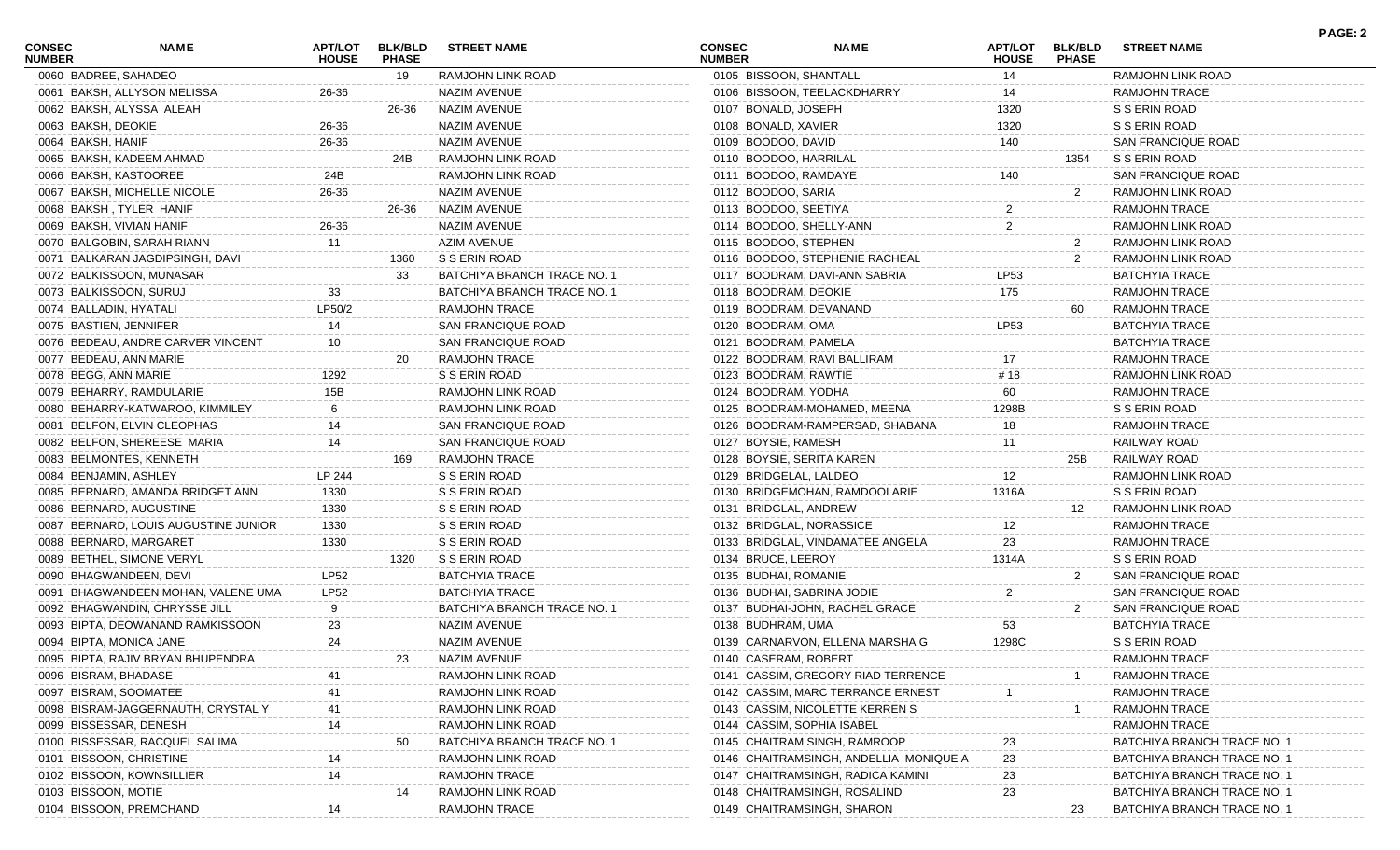| CONSEC<br><b>NUMBER</b> | <b>NAME</b>                        | <b>APT/LOT</b><br><b>HOUSE</b> | <b>BLK/BLD</b><br><b>PHASE</b> | <b>STREET NAME</b>          | CONSEC<br><b>NUMBER</b> | <b>NAME</b>                          | <b>APT/LOT</b><br><b>HOUSE</b> | <b>BLK/BLD</b><br><b>PHASE</b> | <b>STREET NAME</b>          | PAGE: 3 |
|-------------------------|------------------------------------|--------------------------------|--------------------------------|-----------------------------|-------------------------|--------------------------------------|--------------------------------|--------------------------------|-----------------------------|---------|
|                         | 0150 CHANGOOR, GLENN ROGER         |                                | 1294                           | S S ERIN ROAD               |                         | 0195 DEORAJSINGH-MORREN, MICHELLE    | 8                              |                                | RAILWAY ROAD                |         |
|                         | 0151 CHANKASINGH-BUDHAI, INDRA     |                                | 2                              | SAN FRANCIQUE ROAD          |                         | 0196 DEOVASHESH, REKHA               | 30B                            |                                | <b>RAMJOHN TRACE</b>        |         |
|                         | 0152 CHANKASINGH-KHAN, MOLLY B     | 112                            |                                | SAN FRANCIQUE ROAD          |                         | 0197 DHORAY, CHERRY ANN TARAMATIE    | 114                            |                                | SAN FRANCIQUE ROAD          |         |
|                         | 0153 CHARLES, KERWIN KEILON        |                                |                                | <b>BOBBY HOSEIN AVENUE</b>  |                         | 0198 DHORAY, RICHARD RUDRANATH       | 114                            |                                | SAN FRANCIQUE ROAD          |         |
|                         | 0154 CHARLES, KESTON NICHOLAS      |                                |                                | BOBBY HOSEIN AVENUE         |                         | 0199 DHORAY, RONALDO ROHIT GOVIND    | 20                             |                                | SAN FRANCIQUE ROAD          |         |
|                         | 0155 CHARLES, LOIS RACHEAL         | 1328                           |                                | S S ERIN ROAD               | 0200 DHORAY, RUBY       |                                      |                                |                                | RAILWAY ROAD                |         |
|                         | 0156 CHARLES, RUTH LYDIA           | 1328                           |                                | S S ERIN ROAD               |                         | 0201 DHORAY, SHENELLE ANUSHKA        | 20                             |                                | <b>SAN FRANCIQUE ROAD</b>   |         |
|                         | 0157 CHARLES, SAMUEL LEVI          | 1328                           |                                | S S ERIN ROAD               |                         | 0202 DHORAY, WINSTON RAMANAND        | 20                             |                                | <b>SAN FRANCIQUE ROAD</b>   |         |
| 0158 CHITAN, CARMEN     |                                    |                                |                                | RAMJOHN LINK ROAD           |                         | 0203 DICKSON, NICHOLAS HILTON C J    | 1328                           |                                | S S ERIN ROAD               |         |
| 0159 CHITAN, NARVIN     |                                    |                                |                                | RAMJOHN LINK ROAD           |                         | 0204 DIPCHAND, NANDRAM               | 21                             |                                | <b>RAMJOHN TRACE</b>        |         |
| 0160 CHITAN, NEELOY     |                                    |                                |                                | RAMJOHN LINK ROAD           | 0205 DIPCHAND, YVONNE   |                                      | 21                             |                                | RAMJOHN LINK ROAD           |         |
|                         | 0161 CHOWTEE, RENNITA NALINIE      | 129                            |                                | <b>BATCHYIA TRACE</b>       |                         | 0206 DOODNATH, HAZROON               |                                |                                | <b>RAMJOHN TRACE</b>        |         |
|                         | 0162 CHUNG, KELLYSHA               |                                | 16B                            | RAILWAY ROAD                |                         | 0207 DOODNAUTH, BASDEO               | 58                             |                                | RAMJOHN LINK ROAD           |         |
| 0163 CHUNG, KIM LIANA   |                                    |                                |                                | RAILWAY ROAD                |                         | 0208 DOODNAUTH MAHADEO, DOREEN VAIDA | 58                             |                                | RAMJOHN LINK ROAD           |         |
|                         | 0164 CHUNG, MARK STEPHEN           | 16B                            |                                | RAILWAY ROAD                |                         | 0209 DOOKHIE, SURUJ KUMAR            |                                | 13                             | BATCHIYA BRANCH TRACE NO. 1 |         |
|                         | 0165 CHUNG, MAURICE STEPHEN        | 16B                            |                                | RAILWAY ROAD                |                         | 0210 DOOKHOO-LURKHUR, REANNA         | 54A                            |                                | RAMJOHN LINK ROAD           |         |
|                         | 0166 CLAPPERTON-MAHABIR, SHERRY NJ |                                | 54                             | BATCHIYA BRANCH TRACE NO. 1 |                         | 0211 DUDNATH-DIHALSINGH, SHAKUNTALA  |                                | 11-13                          | RAMJOHN LINK ROAD           |         |
|                         | 0167 COOPER, CRYSTAL DIANA         |                                | 14                             | RAMJOHN LINK ROAD           |                         | 0212 DUDOON-RAGOO, KAREN             | 118                            |                                | SAN FRANCIQUE ROAD          |         |
|                         | 0168 CRAIGWELL-OCHO, PAULINE ERVA  | 3A                             |                                | BATCHIYA BRANCH TRACE NO. 1 |                         | 0213 DURITY, CHERRY ANN CHANDROUTIE  |                                | 8                              | SAN FRANCIQUE ROAD          |         |
|                         | 0169 DASSRATH, DIANE PARBATEE      | 122                            |                                | SAN FRANCIQUE ROAD          |                         | 0214 DURITY, DIFFENTIALAH            |                                |                                | SAN FRANCIQUE ROAD          |         |
|                         | 0170 DAVULURI, VICTORIA REBECCA    |                                | LP63                           | <b>BATCHYIA TRACE</b>       | 0215 DURITY, EMERA      |                                      |                                |                                | SAN FRANCIQUE ROAD          |         |
|                         | 0171 DE BOURGH, NAOMI              | 24A                            |                                | RAILWAY ROAD                |                         | 0216 DURITY, RUTH LUTCHMIN           |                                |                                | SAN FRANCIQUE ROAD          |         |
|                         | 0172 DE GANNES, AUDRA AVRILLE      | 27                             |                                | RAILWAY ROAD                | 0217 FERMIN, JOSEPH     |                                      |                                |                                | RAMJOHN LINK ROAD           |         |
|                         |                                    |                                | 27                             | RAILWAY ROAD                |                         |                                      |                                |                                | <b>BATCHYIA TRACE</b>       |         |
|                         | 0173 DE GANNES, MARCUS             | 27                             |                                | RAILWAY ROAD                |                         | 0218 FUENTES, ADRIAN HERMAN          |                                | 104                            | <b>BATCHYIA TRACE</b>       |         |
|                         | 0174 DE GANNES, MARVA PAMELA       |                                |                                |                             |                         | 0219 FUENTES, CAMILLE ANASTASIA      | 104                            |                                |                             |         |
|                         | 0175 DEAN-KHAN, RHEA ADELIA        |                                | 161                            | RAMJOHN LINK ROAD           |                         | 0220 GABRIEL, ROLAND BRIAN           |                                |                                | S S ERIN ROAD               |         |
|                         | 0176 DEHALSINGH, DEBBIE            | $11 - 13$                      |                                | <b>RAMJOHN TRACE</b>        |                         | 0221 GANGA, KYLE MATHIAS             |                                | 21                             | RAMJOHN LINK ROAD           |         |
|                         | 0177 DEHALSINGH, DUDNATH           |                                |                                | <b>RAMJOHN TRACE</b>        |                         | 0222 GANGA PERSAD, DIANE             |                                | LP244                          | S S ERIN ROAD               |         |
|                         | 0178 DEHALSINGH, EDDIE DUDNATH     | $11 - 13$                      |                                | RAMJOHN LINK ROAD           |                         | 0223 GANGAPERSAD, LINDA              |                                | 52A                            | BATCHIYA BRANCH TRACE NO. 1 |         |
|                         | 0179 DEHALSINGH, SHANE             | 13                             |                                | RAMJOHN LINK ROAD           |                         | 0224 GANGAPERSAD, MAHINDRANATH       | LP244                          |                                | S S ERIN ROAD               |         |
|                         | 0180 DEHALSINGH, SHARMA            | 13                             |                                | <b>RAMJOHN TRACE</b>        | 0225 GEBODH, JOANNA     |                                      | LP 252                         |                                | S S ERIN ROAD               |         |
|                         | 0181 DEOLATH, RAJRANIE             |                                |                                | S S ERIN ROAD               |                         | 0226 GERTIESINGH, HEERALAL           | 16                             |                                | RAMJOHN TRACE               |         |
|                         | 0182 DEONANAN, DOOKHEE             | 13                             |                                | <b>BATCHYIA TRACE</b>       |                         | 0227 GERTIESINGH, NAIPAUL            | 16                             |                                | RAMJOHN LINK ROAD           |         |
| 0183 DEONARINE, AMY     |                                    |                                | 22                             | RAMJOHN LINK ROAD           |                         | 0228 GERTIESINGH, NARISSA ASHLEY     |                                | 16                             | RAMJOHN LINK ROAD           |         |
|                         | 0184 DEONARINE, ANDERSON           | 22                             |                                | RAMJOHN LINK ROAD           |                         | 0229 GERTIESINGH, SAVITRI            | 16                             |                                | <b>RAMJOHN TRACE</b>        |         |
|                         | 0185 DEONARINE, ANDRE ANDERSON     |                                | 22                             | RAMJOHN LINK ROAD           |                         | 0230 GHURAN, BRENDON SHIVAN RAJIV    | 8                              |                                | <b>AZIM AVENUE</b>          |         |
|                         | 0186 DEONARINE, DILLON JESSIE      |                                | 22                             | RAMJOHN LINK ROAD           |                         | 0231 GHURAN, BRIANA SHAUNISD         |                                |                                | <b>AZIM AVENUE</b>          |         |
|                         | 0187 DEONARINE, LUTCHMIN           | 87B                            |                                | NAZIM AVENUE                | 0232 GHURAN, ELIZABETH  |                                      |                                |                                | <b>AZIM AVENUE</b>          |         |
|                         | 0188 DEONARINE, MALAWATTEE         | 22                             |                                | RAMJOHN LINK ROAD           |                         | 0233 GHURAN, MAREESA BEENA           | 12                             |                                | <b>RAMJOHN TRACE</b>        |         |
|                         | 0189 DEONARINE, RAULERSON          | 22                             |                                | RAMJOHN LINK ROAD           |                         | 0234 GHURAN, MARIO VIKASH            |                                | 12                             | <b>RAMJOHN TRACE</b>        |         |
|                         | 0190 DEONARINE, SUMINTRA           | 22                             |                                | RAMJOHN TRACE               |                         | 0235 GHURAN, MIKYLE SANJIV JOHN      |                                |                                | RAMJOHN TRACE               |         |
|                         | 0191 DEONARINE, SUNITA             | 22                             |                                | RAMJOHN LINK ROAD           |                         | 0236 GHURAN, QUENTA-RISA AMANDA R    |                                | 12                             | RAMJOHN TRACE               |         |
|                         | 0192 DEONARINE, WENDELL KANHAI     | 87B                            |                                | BATCHIYA BRANCH TRACE NO. 1 | 0237 GHURAN, RADHIKA    |                                      |                                |                                | <b>RAMJOHN TRACE</b>        |         |
|                         | 0193 DEOPERSAUD-BALDEO, RAJDEI     |                                | 16                             | MULCHAN AVENUE              |                         | 0238 GHURAN, RICARDO RISHI           | 12                             |                                | <b>RAMJOHN TRACE</b>        |         |
| 0194 DEORAJ, MOHAN      |                                    | 25                             |                                | NAZIM AVENUE                | 0239 GHURAN, SUNIL      |                                      |                                |                                | RAMJOHN TRACE               |         |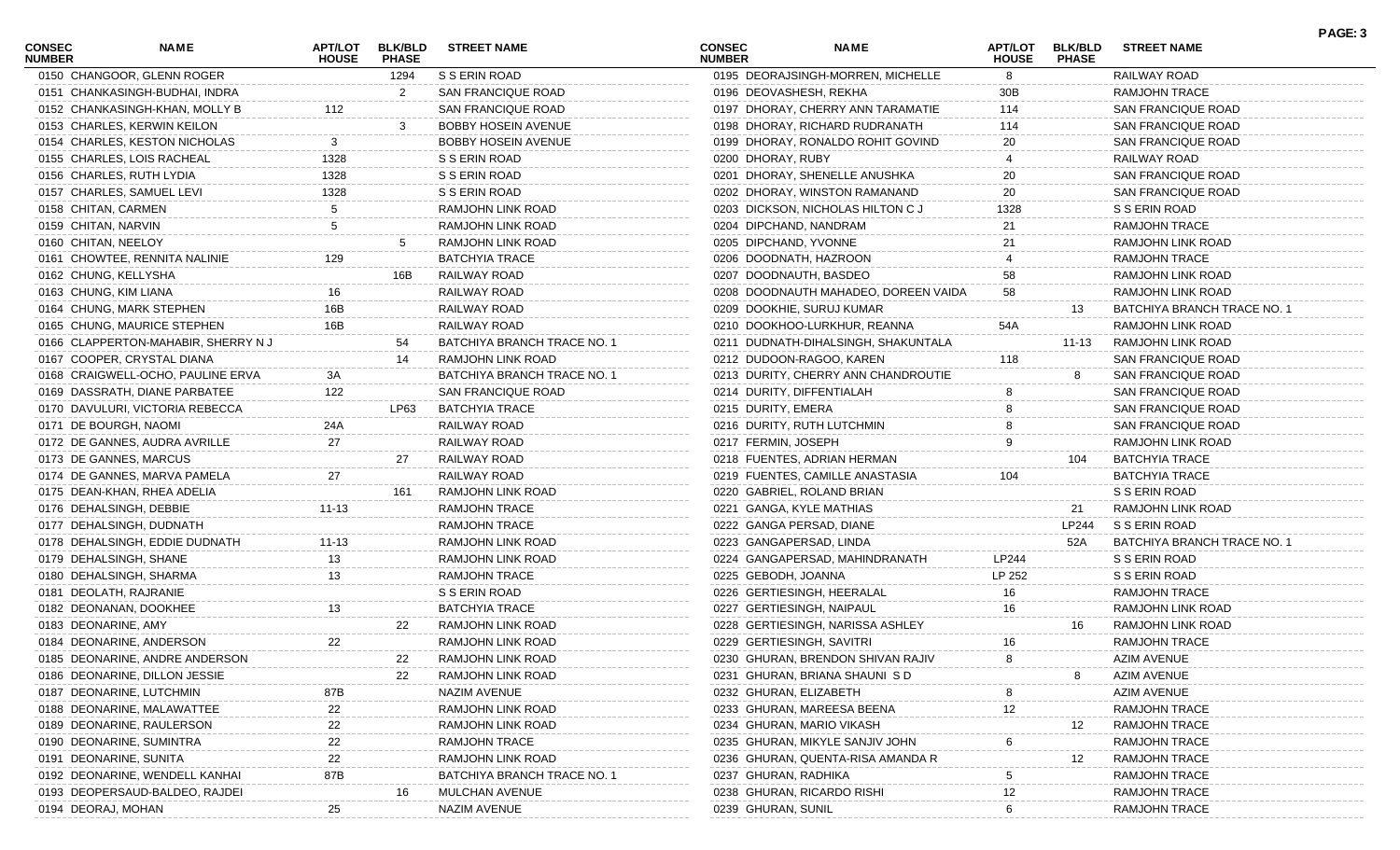| <b>CONSEC</b><br><b>NUMBER</b> | <b>NAME</b>                        | <b>HOUSE</b> | APT/LOT BLK/BLD<br><b>PHASE</b> | <b>STREET NAME</b>          | <b>CONSEC</b><br><b>NUMBER</b> |                                | <b>NAME</b>                         | APT/LOT<br><b>HOUSE</b> | <b>BLK/BLD</b><br><b>PHASE</b> | <b>STREET NAME</b>        |  |
|--------------------------------|------------------------------------|--------------|---------------------------------|-----------------------------|--------------------------------|--------------------------------|-------------------------------------|-------------------------|--------------------------------|---------------------------|--|
|                                | 0240 GHURAN, TERRYL LUTCHMIDATH    | 17           |                                 | AZIM AVENUE                 |                                | 0285 HARRIPERSAD, BOODLAL      |                                     |                         | 116                            | SAN FRANCIQUE ROAD        |  |
|                                | 0241 GHURAN, VISHAL                |              |                                 | <b>RAMJOHN TRACE</b>        |                                | 0286 HARRIPERSAD, BRANDON      |                                     | <b>LP58</b>             |                                | BATCHYIA TRACE            |  |
|                                | 0242 GHURAN, VISHNU RABINDRANAND   | 12           |                                 | RAMJOHN TRACE               |                                | 0287 HARRIPERSAD, DEOPERSAD    |                                     | 11                      |                                | <b>RAMJOHN TRACE</b>      |  |
|                                | 0243 GHURAN-BALLEY, LEENA          |              | 14                              | <b>RAMJOHN TRACE</b>        |                                | 0288 HARRIPERSAD, KALA         |                                     |                         |                                | <b>BATCHYIA TRACE</b>     |  |
|                                | 0244 GLASGOW-ALLARD, SHARON LORNA  | 1316A        |                                 | S S ERIN ROAD               |                                | 0289 HARRIPERSAD, KASSIE SHAWN |                                     | 32                      |                                | <b>RAMJOHN TRACE</b>      |  |
|                                | 0245 GOOKOOL, AMLA                 |              | LP63                            | BATCHIYA BRANCH TRACE NO. 1 |                                | 0290 HARRIPERSAD, KHEMRAJ      |                                     |                         | 11                             | RAMJOHN LINK ROAD         |  |
|                                | 0246 GOPAUL, DENISE                |              |                                 | <b>BATCHYIA TRACE</b>       |                                |                                | 0291 HARRIPERSAD, KRYSTAL BRANDY    | LP 58                   |                                | <b>BATCHYIA TRACE</b>     |  |
|                                | 0247 GOPAULSINGH, DAVE             | 7A           |                                 | BATCHIYA BRANCH TRACE NO. 1 |                                | 0292 HARRIPERSAD, ROOKMIN      |                                     | 11                      |                                | RAMJOHN LINK ROAD         |  |
|                                | 0248 GOPAULSINGH, MEENA            |              | 50                              | BATCHIYA BRANCH TRACE NO. 1 |                                | 0293 HARRIPERSAD, SHELDON      |                                     |                         | LP 58                          | <b>BATCHYIA TRACE</b>     |  |
|                                | 0249 GOPAULSINGH, VIJANTIE         |              |                                 | BATCHIYA BRANCH TRACE NO. 1 |                                |                                | 0294 HARRIPERSAD, SHIVANIE SHARA    |                         | 32                             | <b>RAMJOHN TRACE</b>      |  |
|                                | 0250 GORING, NATHAN                | 54           |                                 | BATCHIYA BRANCH TRACE NO. 1 |                                | 0295 HARRIPERSAD, TEBA         |                                     |                         | 35A                            | RAILWAY ROAD              |  |
|                                | 0251 GOSINE, DEVIKA                | 2            |                                 | RAILWAY ROAD                |                                | 0296 HARRIPERSAD, TILKEIDAYA   |                                     | 32                      |                                | <b>RAMJOHN TRACE</b>      |  |
|                                | 0252 GOSINE, MUKESH                |              | 57                              | <b>RAMJOHN TRACE</b>        |                                | 0297 HARRIPERSAD, TULSIE       |                                     | 35A                     |                                | RAILWAY ROAD              |  |
|                                | 0253 GOWRIE, DORA                  | LP50/1       |                                 | <b>RAMJOHN TRACE</b>        |                                | 0298 HARRIPERSAD, VISHAM       |                                     | 32                      |                                | <b>RAMJOHN TRACE</b>      |  |
|                                | 0254 GOWRIE, SEESARAN              | LP50/1       |                                 | RAMJOHN TRACE               |                                | 0299 HARRY, DEVIKA             |                                     | 1304                    |                                | S S ERIN ROAD             |  |
|                                | 0255 GOWRIE-PERSAD, ANNE-MARIE     | LP2          |                                 | <b>RAMJOHN TRACE</b>        |                                | 0300 HARRY, MALA               |                                     | 1304                    |                                | S S ERIN ROAD             |  |
|                                | 0256 GRAY, JENNEAL ALICIA          | LP244        |                                 | S S ERIN ROAD               |                                | 0301 HARRY, PURAN              |                                     | 1304                    |                                | S S ERIN ROAD             |  |
|                                | 0257 GUNESS, DHANPAT               | 125          |                                 | <b>BATCHYIA TRACE</b>       |                                | 0302 HARRY, RAJESH             |                                     | 1304                    |                                | S S ERIN ROAD             |  |
|                                | 0258 GUNNESS, BUELAH               | 127          |                                 | <b>BATCHYIA TRACE</b>       |                                | 0303 HARRYLAL, BELA            |                                     | LP243                   |                                | S S ERIN ROAD             |  |
|                                | 0259 GUNNESS, DARREN DAMIEN        | 125          |                                 | <b>BATCHYIA TRACE</b>       |                                | 0304 HARRYLAL, DARSAN          |                                     | LP 243                  |                                | S S ERIN ROAD             |  |
|                                | 0260 GUNNESS, DARYL DION           | 125          |                                 | <b>BATCHYIA TRACE</b>       |                                | 0305 HARRYLAL, NADIA OMA       |                                     | LP 243                  |                                | S S ERIN ROAD             |  |
|                                | 0261 GUNNESS, DIANNE DAWN          | 123          |                                 | <b>BATCHYIA TRACE</b>       |                                | 0306 HARRYLAL, RAJIV DARRYL    |                                     | LP 243                  |                                | S S ERIN ROAD             |  |
|                                | 0262 GUNNESS, FAZIA                | 125          |                                 | <b>BATCHYIA TRACE</b>       |                                | 0307 HARRYLAL, SAISNARINE      |                                     | 19                      |                                | S S ERIN ROAD             |  |
|                                | 0263 GUNNESS, HARRIPERSAD          | 123          |                                 | <b>BATCHYIA TRACE</b>       |                                |                                | 0308 HARRYPERSAD, ARLENE AMELIA     | 27                      |                                | NAZIM AVENUE              |  |
|                                | 0264 GUNNESS, LALCHAN SEUNARINE    | 119          |                                 | <b>BATCHYIA TRACE</b>       |                                | 0309 HARRYPERSAD, CHANARDAYE   |                                     | 116                     |                                | SAN FRANCIQUE ROAD        |  |
|                                | 0265 GUNNESS, LELAUTIE             | 129          |                                 | <b>BATCHYIA TRACE</b>       |                                |                                | 0310 HARRYPERSAD, GIDEON PARTAP     | 122                     |                                | SAN FRANCIQUE ROAD        |  |
|                                | 0266 GUNNESS, REHANNAH LEEANDRA    |              | 129                             | <b>BATCHYIA TRACE</b>       |                                |                                | 0311 HARRYPERSAD, HELEN BRIDGEBASSY | 122                     |                                | SAN FRANCIQUE ROAD        |  |
|                                | 0267 GUNNESS, RHONDA               |              | 127                             | <b>BATCHYIA TRACE</b>       |                                | 0312 HARRYPERSAD, JACKSON      |                                     | 122                     |                                | SAN FRANCIQUE ROAD        |  |
|                                | 0268 GUNNESS, ROMEO CALVIN         | 127          |                                 | <b>BATCHYIA TRACE</b>       |                                | 0313 HARRYPERSAD, JASON        |                                     | 122                     |                                | SAN FRANCIQUE ROAD        |  |
|                                | 0269 GUNNESS, SHANE KURT           | 123          |                                 | <b>BATCHYIA TRACE</b>       |                                |                                | 0314 HARRYPERSAD, KAMLA KUMARIE     |                         | 116                            | <b>SAN FRANCIQUE ROAD</b> |  |
|                                | 0270 HANIFF, AAMIR ANDERSON        | 31           |                                 | BATCHIYA BRANCH TRACE NO. 1 |                                |                                | 0315 HARRYPERSAD, KARENA HEMAWATIE  | 116                     |                                | SAN FRANCIQUE ROAD        |  |
|                                | 0271 HANIFF, DHANRAJIE             |              |                                 | BATCHIYA BRANCH TRACE NO. 1 |                                |                                | 0316 HARRYPERSAD, KARVENA NEELA     |                         | 116                            | <b>SAN FRANCIQUE ROAD</b> |  |
|                                | 0272 HANIFF, HASSIM                | 31           |                                 | BATCHIYA BRANCH TRACE NO. 1 |                                | 0317 HARRYPERSAD, LYDIA DEVI   |                                     |                         | 122                            | <b>SAN FRANCIQUE ROAD</b> |  |
|                                | 0273 HANIFF, HAZIR                 | 29           |                                 | BATCHIYA BRANCH TRACE NO. 1 |                                |                                | 0318 HARRYPERSAD, RENNY RAMPERSAD   | 116                     |                                | SAN FRANCIQUE ROAD        |  |
|                                | 0274 HANIFF, SALISHA               | 29           |                                 | BATCHIYA BRANCH TRACE NO. 1 |                                | 0319 HARRYPERSAD, RYAN HEMAN   |                                     | 116                     |                                | SAN FRANCIQUE ROAD        |  |
|                                | 0275 HANIFF, SHIRA                 |              |                                 | BATCHIYA BRANCH TRACE NO. 1 |                                | 0320 HEERALAL, ADESH           |                                     | 30A                     |                                | RAMJOHN TRACE             |  |
|                                | 0276 HANIFF, ZANESHA               |              | -31                             | BATCHIYA BRANCH TRACE NO. 1 |                                | 0321 HEERALAL, GANGADAI        |                                     | 30A                     |                                | RAMJOHN TRACE             |  |
|                                | 0277 HANIFF-LEWIS, NORESHA         |              | 30                              | RAILWAY ROAD                |                                | 0322 HEERALAL, JAISHREE        |                                     |                         | 120                            | SAN FRANCIQUE ROAD        |  |
|                                | 0278 HARRIALAL, RAMPEYARA          | 120          |                                 | SAN FRANCIQUE ROAD          |                                | 0323 HEERALAL, KAMAL ROBERT    |                                     | 120                     |                                | SAN FRANCIQUE ROAD        |  |
|                                | 0279 HARRILAL, INDRAWATEE          | 29           |                                 | NAZIM AVENUE                |                                | 0324 HEERALAL, KAMLEE          |                                     | 120                     |                                | SAN FRANCIQUE ROAD        |  |
|                                | 0280 HARRILAL, KALOUTIE            | LP243        |                                 | S S ERIN ROAD               |                                | 0325 HEERALAL, LATCHMIPERSAD   |                                     | 120                     |                                | SAN FRANCIQUE ROAD        |  |
|                                | 0281 HARRILAL, RUPNARINE           |              | 29                              | NAZIM AVENUE                |                                | 0326 HEERALAL, NOOMNEE SAVI    |                                     | 120                     |                                | SAN FRANCIQUE ROAD        |  |
|                                | 0282 HARRILAL LOORKHOOR, SHAMELA K | 58           |                                 | <b>RAMJOHN TRACE</b>        |                                | 0327 HEERALAL, PREAM           |                                     |                         | 120                            | SAN FRANCIQUE ROAD        |  |
|                                | 0283 HARRILAL-SINGH, SUZETTE       |              |                                 | BATCHIYA BRANCH TRACE NO.   |                                | 0328 HEERALAL, RABINDRANATH    |                                     | 120                     |                                | SAN FRANCIQUE ROAD        |  |
|                                | 0284 HARRIPERSAD, BHIMLOUTIE V     |              |                                 | RAMJOHN TRACE               |                                | 0329 HEERALAL, RAJO RAMBASSIYA |                                     | 2                       |                                | NAZIM AVENUE              |  |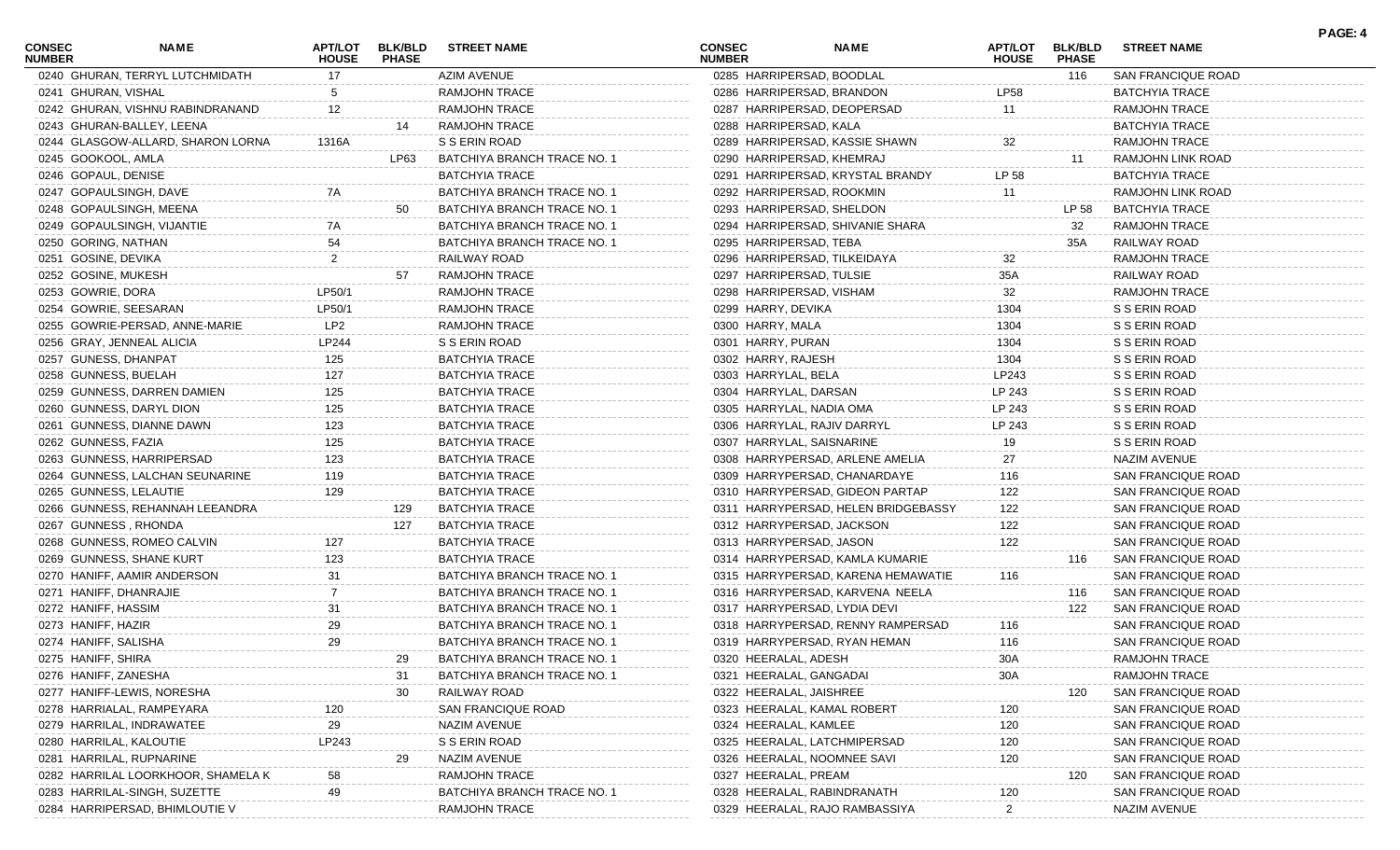| <b>CONSEC</b><br><b>NUMBER</b> | NAME                                   | APT/LOT<br><b>HOUSE</b> | <b>BLK/BLD</b><br><b>PHASE</b> | <b>STREET NAME</b>          | <b>CONSEC</b><br><b>NUMBER</b> | <b>NAME</b>                         | APT/LOT<br><b>HOUSE</b> | <b>BLK/BLD</b><br><b>PHASE</b> | <b>STREET NAME</b>          | PAGE: 5 |
|--------------------------------|----------------------------------------|-------------------------|--------------------------------|-----------------------------|--------------------------------|-------------------------------------|-------------------------|--------------------------------|-----------------------------|---------|
|                                | 0330 HEERALAL-RAJESH, ANISHA           | 30A                     |                                | RAMJOHN TRACE               |                                | 0375 JAGMOHAN-MAHARAJ, VEENETA      |                         | LP62                           | <b>BATCHYIA TRACE</b>       |         |
|                                | 0331 HOLMES, SERRA VASHTI              | LP63                    |                                | <b>BATCHYIA TRACE</b>       |                                | 0376 JAGMOHANSINGH, AARTI KULWANTIE | LP53                    |                                | <b>BATCHYIA TRACE</b>       |         |
|                                | 0332 HOSEIN, AMINA MOLLY               | 11                      |                                | <b>AZIM AVENUE</b>          |                                | 0377 JAGMOHANSINGH, AMBIKA R S      | LP 53                   |                                | <b>BATCHYIA TRACE</b>       |         |
|                                | 0333 HOSEIN, ASHMEAD                   |                         | 14                             | AZIM AVENUE                 |                                | 0378 JAGMOHANSINGH, NIRDOSH A P     |                         | LP 53                          | <b>BATCHYIA TRACE</b>       |         |
| 0334 HOSEIN, AZIM              |                                        |                         |                                | <b>AZIM AVENUE</b>          |                                | 0379 JAGMOHANSINGH, POORANSINGH     | LP 53                   |                                | BATCHYIA TRACE              |         |
|                                | 0335 HOSEIN, FELISHA NADIA             |                         |                                | BATCHIYA BRANCH TRACE NO. 1 |                                | 0380 JAIKISSOON, DENYSE ANJANEE     | $\mathbf{2}$            |                                | NAZIM AVENUE                |         |
| 0336 HOSEIN, FIAZ              |                                        |                         |                                | <b>AZIM AVENUE</b>          |                                | 0381 JAIKISSOON, KEITH ANIL         |                         |                                | <b>NAZIM AVENUE</b>         |         |
| 0337 HOSEIN, FUZEED            |                                        | 20                      |                                | RAMJOHN LINK ROAD           |                                | 0382 JAIKISSOON, LISA WENDY         |                         |                                | NAZIM AVENUE                |         |
| 0338 HOSEIN, GRACE             |                                        |                         |                                | BATCHIYA BRANCH TRACE NO. 1 |                                | 0383 JAIKISSOON, MEGAN PRETI        |                         |                                | NAZIM AVENUE                |         |
|                                | 0339 HOSEIN, IMRAN SIDEEK              | 6                       |                                | AZIM AVENUE                 |                                | 0384 JASSANT-SOMAI, KAMANEE         |                         | 52                             | BATCHIYA BRANCH TRACE NO. 1 |         |
| 0340 HOSEIN, KAMAL             |                                        |                         |                                | S S ERIN ROAD               | 0385 JAWAHIR, DIANAND          |                                     |                         |                                | <b>RAMJOHN TRACE</b>        |         |
|                                | 0341 HOSEIN, KEVIN CURTIS              | 47A                     |                                | BATCHIYA BRANCH TRACE NO. 1 | 0386 JOHN, MAVIS               |                                     |                         |                                | <b>BOBBY HOSEIN AVENUE</b>  |         |
|                                | 0342 HOSEIN, PARANDAYE                 | 41                      |                                | BATCHIYA BRANCH TRACE NO. 1 |                                | 0387 JOHNSON, KERR HILARY HYDEN H   | 1322                    |                                | S S ERIN ROAD               |         |
| 0343 HOSEIN, REANNA            |                                        | 20                      |                                | RAMJOHN LINK ROAD           |                                | 0388 JOHNSON-RAEBURN, HEATHER L M   | 1324                    |                                | S S ERIN ROAD               |         |
|                                | 0344 HOSEIN, ROSA FARIDA               | LP241                   |                                | <b>BOBBY HOSEIN AVENUE</b>  | 0389 JOKHAN, CURT              |                                     |                         | LP 64                          | <b>BATCHYIA TRACE</b>       |         |
| 0345 HOSEIN, SADIYAH           |                                        | 12                      |                                | AZIM AVENUE                 | 0390 JOKHAN, SANDRA            |                                     | LP 64                   |                                | <b>BATCHYIA TRACE</b>       |         |
|                                | 0346 HOSEIN, SALESHA                   | 6                       |                                | AZIM AVENUE                 |                                | 0391 JOKHAN, SHIVA KARTIK           | LP 64                   |                                | <b>BATCHYIA TRACE</b>       |         |
| 0347 HOSEIN, SALIMA            |                                        |                         |                                | <b>BOBBY HOSEIN AVENUE</b>  |                                | 0392 JONATHAN, ANN-MARIE            |                         |                                | S S ERIN ROAD               |         |
|                                | 0348 HOSEIN, SAMANTHA FAWZIYYAH        |                         |                                | <b>BOBBY HOSEIN AVENUE</b>  |                                | 0393 JUGMOHAN, TARSOOSINGH          | LP 53                   |                                | <b>BATCHYIA TRACE</b>       |         |
|                                | 0349 HOSEIN, SHAFFIAT                  | 31                      |                                | RAILWAY ROAD                | 0394 JUMAN, BOYSIE             |                                     |                         |                                | <b>RAMJOHN TRACE</b>        |         |
|                                | 0350 HOSEIN, SHAPHINA                  | 12                      |                                | AZIM AVENUE                 |                                | 0395 JUMAN, DAVID JONATHAN          |                         |                                | RAMJOHN TRACE               |         |
|                                | 0351 HOSEIN, SHAZARD SHANE             | 47                      |                                | BATCHIYA BRANCH TRACE NO. 1 |                                | 0396 KANGALEE, EDISON               | LP65                    |                                | BATCHIYA BRANCH TRACE NO. 1 |         |
|                                | 0352 HOSEIN, SYED AZIM                 |                         | 12                             | AZIM AVENUE                 |                                | 0397 KANHAI, TRICIA CYNTHIA         |                         |                                | RAILWAY ROAD                |         |
|                                |                                        |                         |                                | BATCHIYA BRANCH TRACE NO. 1 |                                | 0398 KATWAROO, BACHAN               | 11                      |                                | RAMJOHN TRACE               |         |
| 0353 HOSEIN, YUSUFF            |                                        |                         |                                |                             |                                |                                     | 6                       |                                |                             |         |
|                                | 0354 HOSEIN-RAMKISSOON, ANEESA         | LP66/4                  |                                | MULCHAN AVENUE              |                                | 0399 KATWAROO, BHARRATH             |                         | 15                             | RAMJOHN LINK ROAD           |         |
| 0355 ISAAC, DENIELLE           |                                        |                         | 11-13                          | RAMJOHN LINK ROAD           |                                | 0400 KATWAROO, CHANDARDAYE          | 15                      |                                | RAMJOHN LINK ROAD           |         |
|                                | 0356 JADOO, DEON CHRISTOPHER           |                         |                                | <b>BATCHYIA TRACE</b>       |                                | 0401 KATWAROO, ESTHERLEEN           | 15                      |                                | RAMJOHN LINK ROAD           |         |
|                                | 0357 JAGDIP SINGH, DOODNATH STEVE      | 1360                    |                                | S S ERIN ROAD               | 0402 KATWAROO, JOEL            |                                     | 15                      |                                | <b>RAMJOHN TRACE</b>        |         |
|                                | 0358 JAGDIPSINGH, ALLYSA YAVANI        |                         | 1360                           | S S ERIN ROAD               |                                | 0403 KATWAROO, KAREN JANIS          | 11                      |                                | RAILWAY ROAD                |         |
|                                | 0359 JAGDIPSINGH, RAMKUMARI            |                         |                                | S S ERIN ROAD               |                                | 0404 KATWAROO, KEVIN SEAN           | 15                      |                                | RAMJOHN LINK ROAD           |         |
|                                | 0360 JAGESSAR, CHANDRAKALIE            | 136                     |                                | SAN FRANCIQUE ROAD          |                                | 0405 KATWAROO, MELISSA              |                         |                                | RAMJOHN LINK ROAD           |         |
|                                | 0361 JAGESSAR, DEVI SHIVANI            |                         | 136                            | SAN FRANCIQUE ROAD          |                                | 0406 KATWAROO, MICHAEL              |                         |                                | RAMJOHN LINK ROAD           |         |
|                                | 0362 JAGESSAR, NALINI NEERA            |                         | 136                            | SAN FRANCIQUE ROAD          |                                | 0407 KATWAROO, PRAKASH              | 15                      |                                | <b>RAMJOHN TRACE</b>        |         |
|                                | 0363 JAGESSAR, ROYLAND                 | 136                     |                                | SAN FRANCIQUE ROAD          |                                | 0408 KATWAROO, RADEKA               |                         |                                | RAMJOHN TRACE               |         |
|                                | 0364 JAGESSAR, SATESH                  |                         |                                | <b>BATCHYIA TRACE</b>       |                                | 0409 KATWAROO, RICHARD              | 15                      |                                | RAMJOHN TRACE               |         |
|                                | 0365 JAGESSAR, SURINDRA                | <b>LP52</b>             |                                | <b>BATCHYIA TRACE</b>       |                                | 0410 KATWAROO, SATESH               |                         | 24                             | RAMJOHN LINK ROAD           |         |
|                                | 0366 JAGLAL, ADRIENNE SHANA            |                         | 62                             | BATCHIYA BRANCH TRACE NO. 1 |                                | 0411 KATWAROO, SHARON               | 15                      |                                | <b>RAMJOHN TRACE</b>        |         |
|                                | 0367 JAGLAL, BRENDAN SATESH            | 62                      |                                | BATCHIYA BRANCH TRACE NO. 1 |                                | 0412 KATWAROO, SHIVA SANDEEP        | 24                      |                                | RAMJOHN LINK ROAD           |         |
|                                | 0368 JAGLAL, CANDICE STACY             | 69                      |                                | BATCHIYA BRANCH TRACE NO. 1 |                                | 0413 KATWAROO-RAMDATH, MARIA        |                         |                                | RAMJOHN LINK ROAD           |         |
| 0369 JAGLAL, INDIRA            |                                        | 69                      |                                | BATCHIYA BRANCH TRACE NO. 1 |                                | 0414 KAWAL, CHRIS AMAR              | 77A                     |                                | BATCHIYA BRANCH TRACE NO.   |         |
|                                | 0370 JAGLAL, MAUREEN ANN               | 62                      |                                | BATCHIYA BRANCH TRACE NO. 1 | 0415 KAWAL, DEVIKA             |                                     |                         | 77                             | BATCHIYA BRANCH TRACE NO. 1 |         |
|                                | 0371 JAGLAL, RONALD VANDROSS           | 69                      |                                | BATCHIYA BRANCH TRACE NO. 1 |                                | 0416 KAWAL, GYHANWATIE              |                         | 49                             | RAILWAY ROAD                |         |
|                                | 0372 JAGLAL-RAMLOCHAN, SHERA RAYWANTIE |                         | 9Α                             | RAMJOHN LINK ROAD           |                                | 0417 KAWAL, INDARDAYE               | 77                      |                                | BATCHIYA BRANCH TRACE NO.   |         |
|                                | 0373 JAGMOHAN, ANDREW CHRISTOPHER      | 53                      |                                | <b>BATCHYIA TRACE</b>       | 0418 KAWAL, MANERAM            |                                     | 77A                     |                                | NAZIM AVENUE                |         |
| 0374 JAGMOHAN, RITA            |                                        | LP53                    |                                | <b>BATCHYIA TRACE</b>       |                                | 0419 KAWAL, PAMELA SAVATRI          |                         |                                | NAZIM AVENUE                |         |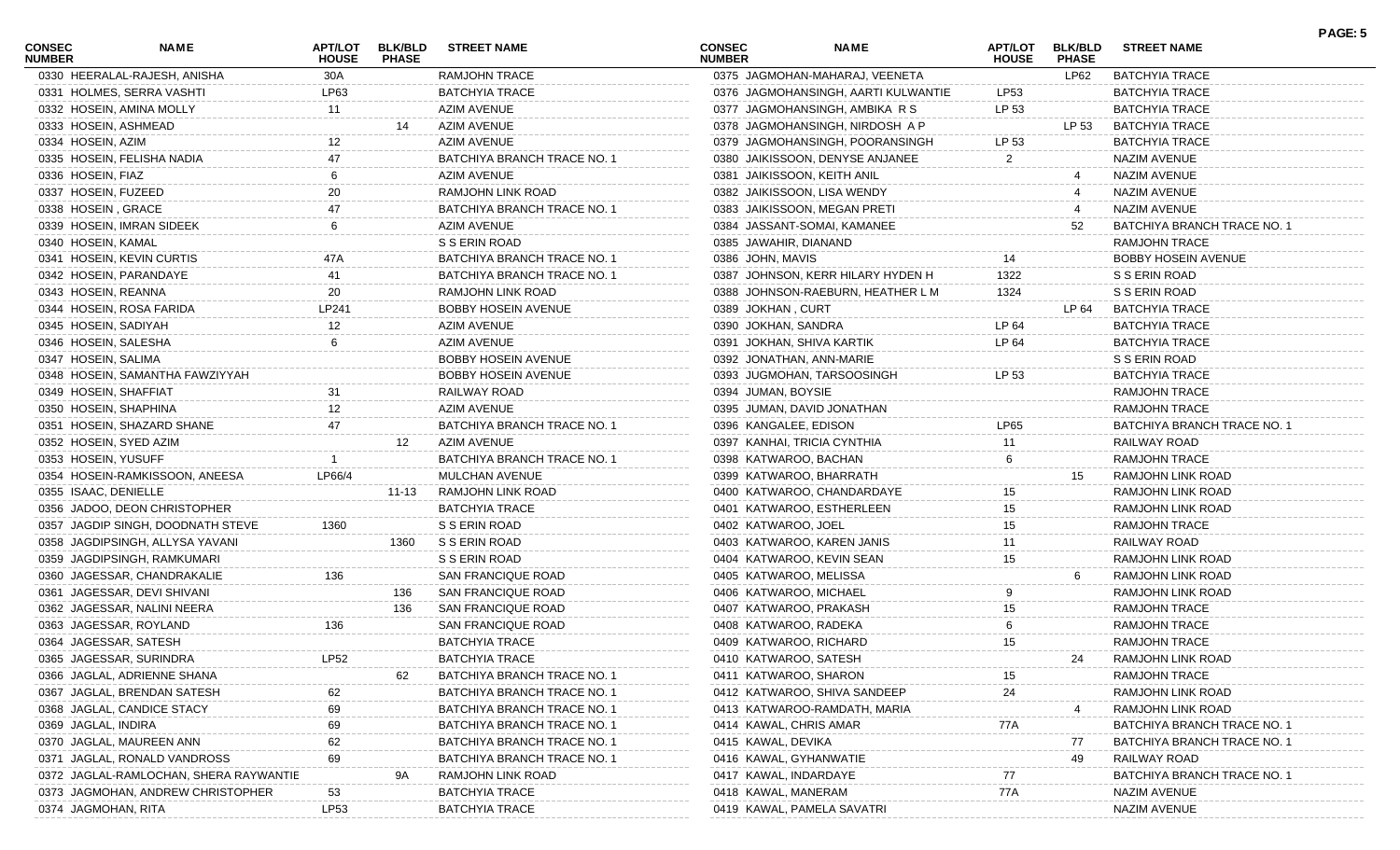| <b>CONSEC</b><br><b>NUMBER</b> | NAME                               | APT/LOT<br><b>HOUSE</b> | <b>BLK/BLD</b><br><b>PHASE</b> | <b>STREET NAME</b>          | <b>CONSEC</b><br><b>NUMBER</b> |                                 | NAME                               | <b>APT/LOT</b><br><b>HOUSE</b> | <b>BLK/BLD</b><br><b>PHASE</b> | <b>STREET NAME</b>          | PAGE: 6 |
|--------------------------------|------------------------------------|-------------------------|--------------------------------|-----------------------------|--------------------------------|---------------------------------|------------------------------------|--------------------------------|--------------------------------|-----------------------------|---------|
|                                | 0420 KAWAL, RAJKUMAR               | 49                      |                                | RAILWAY ROAD                |                                | 0465 KUNGEBEHARRY, SUNIL        |                                    |                                |                                | RAMJOHN TRACE               |         |
|                                | 0421 KAWAL, RISHEN CHRISTIAN       | 77A                     |                                | BATCHIYA BRANCH TRACE NO. 1 |                                | 0466 KUNGLAL, DILLON VIJAI      |                                    | LP 57/3                        |                                | RAMJOHN TRACE               |         |
|                                | 0422 KAWAL, ROSHAN CALVIN          | 77A                     |                                | BATCHIYA BRANCH TRACE NO. 1 |                                | 0467 LACKHAN-MARAJ, DEBERA E    |                                    |                                |                                | <b>RAMJOHN TRACE</b>        |         |
|                                | 0423 KAWAL, SAVEETA                |                         | 77 A                           | BATCHIYA BRANCH TRACE NO. 1 |                                | 0468 LALLA, CHRISTINE STEPHANIE |                                    | 1330                           |                                | S S ERIN ROAD               |         |
| 0424 KAWAL, STEVE              |                                    |                         | 77A                            | BATCHIYA BRANCH TRACE NO. 1 |                                | 0469 LALLA, JANIE               |                                    |                                |                                | <b>BATCHYIA TRACE</b>       |         |
|                                | 0425 KAYSO SINGH, VIDIYA           |                         | 47                             | BATCHIYA BRANCH TRACE NO. 1 |                                | 0470 LALLA, LENNOX              |                                    |                                |                                | <b>BATCHYIA TRACE</b>       |         |
|                                | 0426 KAYSOSINGH, NEAL GARNESH      |                         | 47                             | BATCHIYA BRANCH TRACE NO. 1 |                                | 0471 LALLA, SHIRVON SHORN       |                                    |                                | 1330                           | S S ERIN ROAD               |         |
|                                | 0427 KAYSOSINGH, POORANLAL         |                         |                                | BATCHIYA BRANCH TRACE NO. 1 |                                | 0472 LALMAN, ANDREW ADRIAN      |                                    |                                |                                | RAILWAY ROAD                |         |
| 0428 KHAN, AMRALL              |                                    | 1294A                   |                                | S S ERIN ROAD               |                                | 0473 LATCHMANSINGH, DHANIRAM    |                                    | 87                             |                                | BATCHIYA BRANCH TRACE NO. 1 |         |
| 0429 KHAN, ASHMEAD             |                                    | 1294A                   |                                | S S ERIN ROAD               |                                | 0474 LATCHMIE, RECKEY           |                                    | LP64                           |                                | <b>BATCHYIA TRACE</b>       |         |
|                                | 0430 KHAN, JANEEN SHAIROON         |                         | 1294A                          | S S ERIN ROAD               |                                | 0475 LATCHMIE, SANJAY RONNIE    |                                    |                                | 97                             | <b>BATCHYIA TRACE</b>       |         |
|                                | 0431 KHAN, REZA SACHIN ANSARI      |                         | 2C                             | RAMJOHN TRACE               |                                | 0476 LAYNE, ALLAN               |                                    | 43                             |                                | RAILWAY ROAD                |         |
|                                | 0432 KHAN, RISHARD JESSEL SULTAN   |                         | 1294                           | S S ERIN ROAD               |                                | 0477 LAYNE, ALLISON             |                                    | 35                             |                                | RAILWAY ROAD                |         |
| 0433 KOOSIAL, RAJIN            |                                    | 31                      |                                | RAILWAY ROAD                |                                | 0478 LAYNE, AMANDA ALICIA       |                                    |                                | 43                             | RAILWAY ROAD                |         |
|                                | 0434 KOOSIAL, RENISSA JIOVANA      |                         | 31                             | RAILWAY ROAD                |                                | 0479 LAYNE, ANDY                |                                    | 43                             |                                | RAILWAY ROAD                |         |
|                                | 0435 KOWLESSAR, BRADLEY S JR       | 15                      |                                | RAILWAY ROAD                |                                | 0480 LAYNE, ANNETTE             |                                    |                                | 43                             | RAILWAY ROAD                |         |
|                                | 0436 KOWLESSAR, STEVEPHENSON C     |                         | 15                             | RAILWAY ROAD                |                                | 0481 LAYNE, ANNMARIE            |                                    | 43                             |                                | RAILWAY ROAD                |         |
|                                | 0437 KOYLASS, ADRIAN               |                         | 12A                            | RAILWAY ROAD                |                                | 0482 LAYNE, ANTHONY             |                                    | 43                             |                                | RAILWAY ROAD                |         |
|                                | 0438 KOYLASS, BERNICE              |                         |                                | RAILWAY ROAD                |                                | 0483 LAYNE, ANTONIO DERYL       |                                    |                                | 43                             | RAILWAY ROAD                |         |
|                                | 0439 KOYLASS, BOYSIE               | 16                      |                                | RAILWAY ROAD                |                                |                                 | 0484 LAYNE, KYLE ANDERSON RAYMOND  | 43                             |                                | RAILWAY ROAD                |         |
|                                | 0440 KOYLASS, CANDICE SHEBA        | 20A                     |                                | RAILWAY ROAD                |                                | 0485 LAYNE, RAGWATTI            |                                    | 43                             |                                | RAILWAY ROAD                |         |
|                                | 0441 KOYLASS, DAYNE MATTHEW        |                         | 16                             | RAILWAY ROAD                |                                | 0486 LAYNE, STACY ANN           |                                    | 43                             |                                | RAILWAY ROAD                |         |
|                                | 0442 KOYLASS, GLENN ANTHONY        |                         |                                | RAILWAY ROAD                |                                |                                 | 0487 LEOTAUD, JORDAN JAANAI HAYDEN |                                |                                | <b>BOBBY HOSEIN AVENUE</b>  |         |
|                                | 0443 KOYLASS, INARIE               | 12A                     |                                | RAILWAY ROAD                |                                | 0488 LEOTAUD-KUNGEBEHARRY, RITA |                                    |                                |                                | <b>RAMJOHN TRACE</b>        |         |
|                                | 0444 KOYLASS, JAMEE-ANN RIZPAH     |                         | 37                             | BATCHIYA BRANCH TRACE NO. 1 |                                | 0489 LEWIS, AARON HANIFF        |                                    | 30                             |                                | RAILWAY ROAD                |         |
|                                | 0445 KOYLASS, JUDE JONATHAN        | 37                      |                                | BATCHIYA BRANCH TRACE NO. 1 |                                | 0490 LIVELY, DALIAN PHILIBERT   |                                    | 24                             |                                | RAILWAY ROAD                |         |
|                                | 0446 KOYLASS, KAVITA SYBIL MAUREEN |                         | 12                             | SAN FRANCIQUE ROAD          |                                | 0491 LIVELY, KEVIN CALLISTER    |                                    | 24                             |                                | RAILWAY ROAD                |         |
|                                | 0447 KOYLASS, KELSI CAITLIN        |                         | 16                             | RAILWAY ROAD                |                                | 0492 LIVELY, VIDA ELSA          |                                    | 24                             |                                | RAILWAY ROAD                |         |
|                                | 0448 KOYLASS, KIRK WESLEY          | 20                      |                                | RAILWAY ROAD                |                                | 0493 LOCHAN, SHELLY             |                                    | 1300B                          |                                | S S ERIN ROAD               |         |
| 0449 KOYLASS, KRIS             |                                    | 27                      |                                | <b>NAZIM AVENUE</b>         |                                | 0494 LOOKHOOR, DONNA            |                                    | LP 60/2                        |                                | RAMJOHN LINK ROAD           |         |
|                                | 0450 KOYLASS, KRISTA ROHINI        | 27                      |                                | <b>NAZIM AVENUE</b>         |                                | 0495 LOORKHOOR, DEODATH         |                                    |                                |                                | BATCHIYA BRANCH TRACE NO. 1 |         |
|                                | 0451 KOYLASS, LEA SYLVIA           | 16                      |                                | RAILWAY ROAD                |                                | 0496 LOORKHOOR, DOOLARIE        |                                    | 58                             |                                | <b>RAMJOHN TRACE</b>        |         |
|                                | 0452 KOYLASS, LENNOX               |                         | 20A                            | RAILWAY ROAD                |                                | 0497 LOORKHOOR, LAL             |                                    |                                |                                | <b>RAMJOHN TRACE</b>        |         |
|                                | 0453 KOYLASS, LINSLEY              | 12A                     |                                | RAILWAY ROAD                |                                | 0498 LOORKHOOR, LALCHAN         |                                    |                                |                                | BATCHIYA BRANCH TRACE NO. 1 |         |
|                                | 0454 KOYLASS, RAMESH               | 12 <sup>2</sup>         |                                | SAN FRANCIQUE ROAD          |                                | 0499 LOORKHOOR, MARSHA PATRICIA |                                    |                                |                                | BATCHIYA BRANCH TRACE NO. 1 |         |
|                                | 0455 KOYLASS, RASHEDA              | 20                      |                                | RAILWAY ROAD                |                                | 0500 LOORKHOOR, RADHAR MOLLY    |                                    |                                | 58                             | RAMJOHN TRACE               |         |
|                                | 0456 KOYLASS, RENEE LEAH           | 16                      |                                | RAILWAY ROAD                |                                | 0501 LOORKHOOR, RADHAY          |                                    |                                |                                | BATCHIYA BRANCH TRACE NO.   |         |
| 0457 KOYLASS, RITA             |                                    | 12A                     |                                | RAILWAY ROAD                |                                | 0502 LOORKHOOR, RAMESH          |                                    | 58                             |                                | RAMJOHN TRACE               |         |
|                                |                                    |                         |                                |                             |                                |                                 |                                    |                                |                                |                             |         |
|                                | 0458 KOYLASS, SHASTRI              | 20A                     |                                | RAILWAY ROAD                |                                | 0503 LOORKHOOR, RICHARD         |                                    |                                |                                | RAMJOHN TRACE               |         |
|                                | 0459 KOYLASS, SURUJDAYE            | 27                      |                                | NAZIM AVENUE                |                                | 0504 LOORKHOOR, SURENDRA        |                                    | 54                             |                                | RAMJOHN TRACE               |         |
|                                | 0460 KOYLASS-CHUNG, MERLE          | 16B                     |                                | RAILWAY ROAD                |                                | 0505 LOORKHOOR, SURUJ           |                                    | 54                             |                                | RAMJOHN TRACE               |         |
|                                | 0461 KUNGEBEHARRY, ALVIN           | LP <sub>2</sub>         |                                | <b>RAMJOHN TRACE</b>        |                                | 0506 LOUTAN, JOSEPHINE          |                                    |                                |                                | <b>RAMJOHN TRACE</b>        |         |
|                                | 0462 KUNGEBEHARRY, CHANDA          |                         | LP50/2                         | RAMJOHN TRACE               |                                | 0507 LURKHUR, AMANDA REANNA     |                                    | 54A                            |                                | RAMJOHN LINK ROAD           |         |
|                                | 0463 KUNGEBEHARRY, IAN             | LP <sub>2</sub>         |                                | RAMJOHN TRACE               |                                | 0508 LURKHUR, CHYRIL-ANN        |                                    | 54A                            |                                | RAMJOHN LINK ROAD           |         |
|                                | 0464 KUNGEBEHARRY, RAMNARACE KEVIN |                         | LP02                           | <b>RAMJOHN TRACE</b>        |                                | 0509 LURKHUR, KRISHNA           |                                    |                                |                                | RAMJOHN LINK ROAD           |         |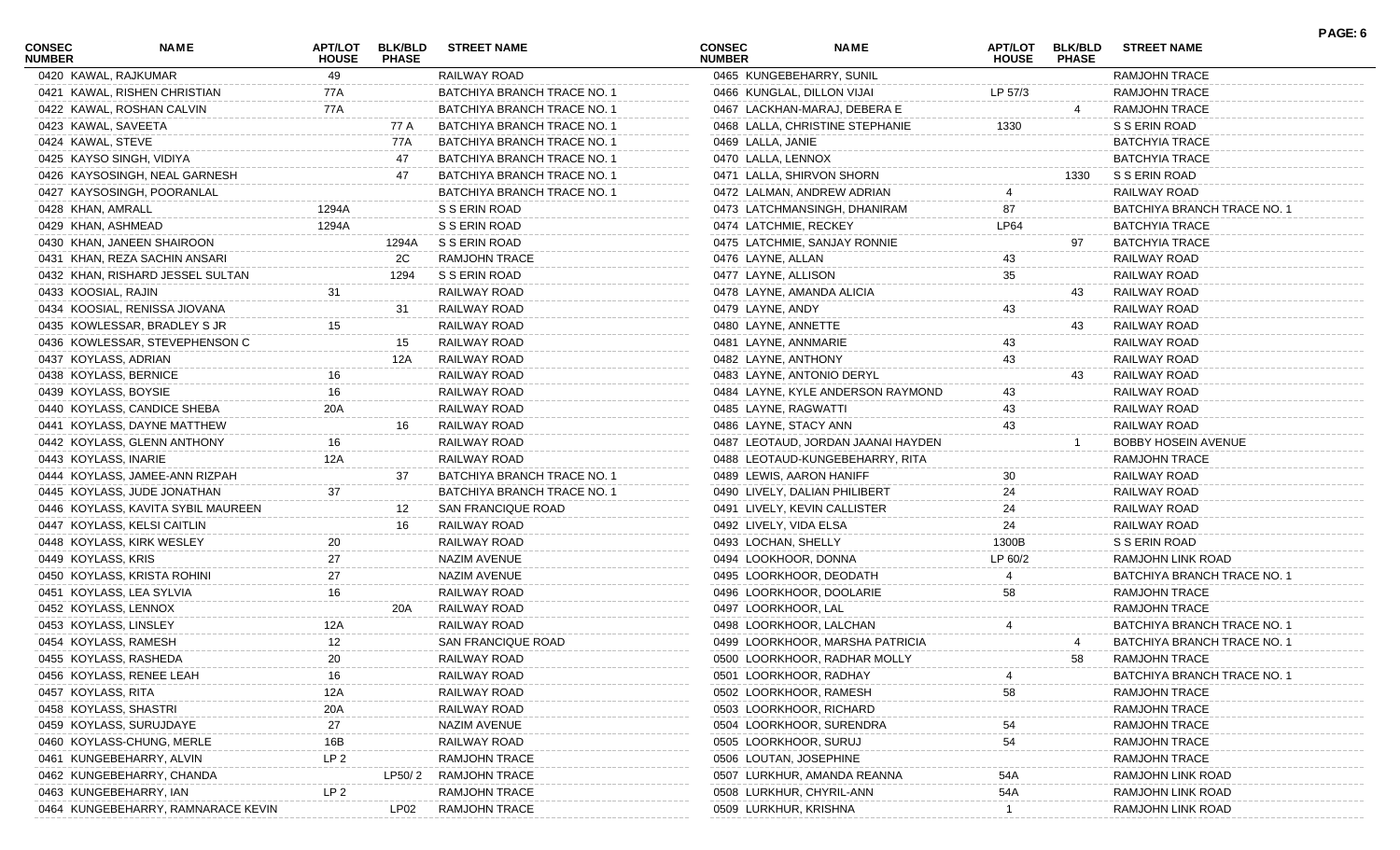| <b>CONSEC</b><br><b>NUMBER</b> | <b>NAME</b>                          | <b>APT/LOT</b><br><b>HOUSE</b> | <b>BLK/BLD</b><br><b>PHASE</b> | <b>STREET NAME</b>          | CONSEC<br><b>NUMBER</b>    | <b>NAME</b>                         | <b>APT/LOT</b><br><b>HOUSE</b> | <b>BLK/BLD</b><br><b>PHASE</b> | <b>STREET NAME</b>          | PAGE: 7 |
|--------------------------------|--------------------------------------|--------------------------------|--------------------------------|-----------------------------|----------------------------|-------------------------------------|--------------------------------|--------------------------------|-----------------------------|---------|
|                                | 0510 LURKHUR, LISA LYDIA             |                                |                                | RAMJOHN LINK ROAD           | 0555 MOHAMED, RAJDAYE      |                                     | 22                             |                                | <b>RAMJOHN TRACE</b>        |         |
|                                | 0511 LURKHUR, LYNETTE ABIGAIL        | 54A                            |                                | RAMJOHN LINK ROAD           |                            | 0556 MOHAMMED, ABIGAIL RHONDELLA    | 127                            |                                | BATCHYIA TRACE              |         |
| 0512 LURKHUR, ODHAI            |                                      |                                | 54A                            | <b>RAMJOHN TRACE</b>        | 0557 MOHAMMED, AMINA       |                                     | 94                             |                                | SAN FRANCIQUE ROAD          |         |
| 0513 LURKHUR, RENNIE           |                                      | 54B                            |                                | RAMJOHN LINK ROAD           |                            | 0558 MOHAMMED, ANDERSON NOAH        |                                |                                | RAMJOHN LINK ROAD           |         |
|                                | 0514 LURKHUR, RICARDO DILLON         |                                | 54A                            | RAMJOHN LINK ROAD           | 0559 MOHAMMED, ASHMEE      |                                     |                                |                                | RAMJOHN LINK ROAD           |         |
| 0515 LURKHUR, ROBBIE           |                                      | 54A                            |                                | RAMJOHN LINK ROAD           |                            | 0560 MOHAMMED, CHARMAINE            | 1298B                          |                                | S S ERIN ROAD               |         |
|                                | 0516 LUTCHMAN, JAGESSAR              |                                |                                | <b>RAMJOHN TRACE</b>        |                            | 0561 MOHAMMED, DAMANIE KHADIJA      | 94                             |                                | SAN FRANCIQUE ROAD          |         |
| 0517 LUTCHMANSINGH             |                                      | 87B                            |                                | NAZIM AVENUE                |                            | 0562 MOHAMMED, DHURPATIE            |                                | 47                             | RAILWAY ROAD                |         |
|                                | 0518 MADHOSINGH, DAVRIL FIONIA       | 94                             |                                | SAN FRANCIQUE ROAD          | 0563 MOHAMMED, FAREED      |                                     |                                |                                | <b>RAMJOHN TRACE</b>        |         |
| 0519 MAHABIR, AMEELA           |                                      | 25                             |                                | NAZIM AVENUE                |                            | 0564 MOHAMMED, FAZAL KARIM          | LP243                          |                                | S S ERIN ROAD               |         |
|                                | 0520 MAHABIR, ANSON MC CLELLAN       | 1314                           |                                | S S ERIN ROAD               | 0565 MOHAMMED, HAFEEZ      |                                     |                                |                                | S S ERIN ROAD               |         |
| 0521 MAHABIR, ASTASIA          |                                      | 11                             |                                | RAILWAY ROAD                | 0566 MOHAMMED, HAFFIZ      |                                     | 27                             |                                | <b>RAMJOHN TRACE</b>        |         |
|                                | 0522 MAHABIR, CRAIG STEPHFAN         |                                | 161                            | <b>BATCHYIA TRACE</b>       | 0567 MOHAMMED, KATHRINE    |                                     |                                | 18                             | MULCHAN AVENUE              |         |
|                                | 0523 MAHABIR, KRISTEN KELSEA         |                                | 11                             | RAILWAY ROAD                |                            | 0568 MOHAMMED, KHADEEN KALIMA       | 94                             |                                | SAN FRANCIQUE ROAD          |         |
| 0524 MAHABIR, MICHAEL          |                                      | LP 246                         |                                | S S ERIN ROAD               |                            | 0569 MOHAMMED, MICHELLE SHEREEDA    |                                | 18                             | MULCHAN AVENUE              |         |
| 0525 MAHABIR, PAMELA           |                                      | 54                             |                                | BATCHIYA BRANCH TRACE NO. 1 | 0570 MOHAMMED, NAZIR       |                                     |                                |                                | RAILWAY ROAD                |         |
| 0526 MAHABIR, WINSTON          |                                      | 54                             |                                | BATCHIYA BRANCH TRACE NO. 1 |                            | 0571 MOHAMMED, QADEEM IJAZ FAEZEH   |                                |                                | SAN FRANCIQUE ROAD          |         |
|                                | 0527 MAHABIR-BICKHARRY, WENDY A      | 1314                           |                                | S S ERIN ROAD               |                            | 0572 MOHAMMED, REBEKAH ELISHA       | 39                             |                                | RAMJOHN LINK ROAD           |         |
| 0528 MAHADEO, RAJINDA          |                                      | 45                             |                                | RAILWAY ROAD                | 0573 MOHAMMED, ROSYLIN     |                                     | 27                             |                                | <b>RAMJOHN TRACE</b>        |         |
| 0529 MAHARAJ, JAIRAM           |                                      | LP 62                          |                                | <b>BATCHYIA TRACE</b>       | 0574 MOHAMMED, SHARAZ      |                                     | 94                             |                                | SAN FRANCIQUE ROAD          |         |
|                                | 0530 MAHARAJ-JAGMOHANSINGH, ANGINEE  | LP 53                          |                                | <b>BATCHYIA TRACE</b>       |                            | 0575 MOHAMMED, SHARON SHIREEN       |                                | 27                             | RAMJOHN TRACE               |         |
|                                | 0531 MAHATOO ADHEEN, SHERRY ANN      |                                | 22                             | MULCHAN AVENUE              | 0576 MOHAMMED, YACOOB      |                                     | 47                             |                                | BATCHIYA BRANCH TRACE NO. 1 |         |
|                                | 0532 MANGRAY, CANDACE MELISSA        | LP <sub>2</sub>                |                                | <b>RAMJOHN TRACE</b>        |                            | 0577 MOHAMMED-GUNNESS, ZULAIKA      | 119                            |                                | <b>BATCHYIA TRACE</b>       |         |
| 0533 MANICK, ANIL              |                                      | 10 <sup>1</sup>                |                                | AZIM AVENUE                 |                            | 0578 MOHAN, ALVIN RABINDRA          |                                | 11                             | RAMJOHN TRACE               |         |
|                                | 0534 MANIRAM, NIKEISHA COLLEEN       |                                | LP55-3                         | <b>BATCHYIA TRACE</b>       | 0579 MOHAN, ANN MARIAH     |                                     |                                |                                | RAMJOHN TRACE               |         |
| 0535 MANO, PITTYMAN            |                                      | # 37                           |                                | RAILWAY ROAD                |                            | 0580 MOHAN, JOYCE CYNTHIA           | 11                             |                                | RAMJOHN TRACE               |         |
| 0536 MANO, POORAN              |                                      | 37                             |                                | RAILWAY ROAD                | 0581 MOHAN, MARCIA         |                                     |                                |                                | RAMJOHN TRACE               |         |
| 0537 MANO, RHADICA             |                                      | 306                            |                                | RAILWAY ROAD                | 0582 MOHAN, MICHELÉ ALICIA |                                     |                                | 11                             | <b>RAMJOHN TRACE</b>        |         |
| 0538 MANO, SABERAN             |                                      |                                | 37                             | RAILWAY ROAD                |                            | 0583 MOHAN, TIMMONS WESLEY MC QUEEN |                                |                                | <b>RAMJOHN TRACE</b>        |         |
| 0539 MANSINGH, HARRY           |                                      | 28                             |                                | RAILWAY ROAD                | 0584 MOHAN-DHORAY, SINDY   |                                     | 114                            |                                | SAN FRANCIQUE ROAD          |         |
|                                | 0540 MANSINGH, RAMKARAN              | 28                             |                                | RAILWAY ROAD                |                            | 0585 MOHANLAL, KRISHENDATH          | 63                             |                                | BATCHIYA BRANCH TRACE NO. 1 |         |
|                                | 0541 MANSINGH, VANESSA VAANI         | 28                             |                                | RAILWAY ROAD                |                            | 0586 MOHANLAL, MARISA SHERRIMATIE   |                                | 63                             | BATCHIYA BRANCH TRACE NO. 1 |         |
| 0542 MANSON, DOUGLAS           |                                      | 36                             |                                | <b>RAMJOHN TRACE</b>        |                            | 0587 MOHANLAL, POORNEMAR            | 63                             |                                | BATCHIYA BRANCH TRACE NO. 1 |         |
|                                | 0543 MARAJ, ADRIAN MATTHEW           |                                |                                | <b>RAMJOHN TRACE</b>        | 0588 MOHESS, ERROL         |                                     |                                |                                | BATCHIYA BRANCH TRACE NO. 1 |         |
|                                | 0544 MARTIN-MANO, JOANNA ELIZABETH   |                                | 37                             | RAILWAY ROAD                |                            | 0589 MOHESS, JASON ANDERSON         |                                |                                | RAILWAY ROAD                |         |
|                                |                                      |                                |                                |                             |                            |                                     | 12A                            |                                |                             |         |
|                                | 0545 MATADEEN, ARIEL RENEE           | 96                             |                                | SAN FRANCIQUE ROAD          | 0590 MOHESS, JENNY         |                                     | 9                              |                                | BATCHIYA BRANCH TRACE NO. 1 |         |
|                                | 0546 MATADEEN, CRAIG STEFORN         |                                | 96                             | SAN FRANCIQUE ROAD          |                            | 0591 MONTOUTE, CLEAVON ANTHONY      | 24                             |                                | RAILWAY ROAD                |         |
|                                | 0547 MATADEEN, DAVANAND              |                                |                                | RAILWAY ROAD                | 0592 MOONASAR, SELWYN      |                                     |                                | 112                            | SAN FRANCIQUE ROAD          |         |
|                                | 0548 MATADEEN, FREDERICK             |                                |                                | NAZIM AVENUE                |                            | 0593 MOONOO, ALAINA MEGAN           |                                | 27                             | RAILWAY ROAD                |         |
|                                | 0549 MATADEEN, JUDITH KAMINI         |                                | 96                             | SAN FRANCIQUE ROAD          | 0594 MOOTEERAM, DOULET     |                                     | 22                             |                                | BATCHIYA BRANCH TRACE NO.   |         |
|                                | 0550 MATADEEN, STEPHANIE JUSTINE J   |                                | 96                             | <b>SAN FRANCIQUE ROAD</b>   |                            | 0595 MORADALLY, JONATHAN NICK       |                                | LP243                          | S S ERIN ROAD               |         |
|                                | 0551 MAXWELL-LEE, MELISSA VANESSA    |                                |                                | RAILWAY ROAD                |                            | 0596 MORADALLY, STEVE NEZAM         | LP243                          |                                | S S ERIN ROAD               |         |
|                                | 0552 MOHAMED, ANDRE ASIF             | 22                             |                                | <b>RAMJOHN TRACE</b>        | 0597 MORREN, ANGELA        |                                     | 35                             |                                | RAILWAY ROAD                |         |
|                                | 0553 MOHAMED, BRANDON DARIUS RONALDO |                                | 1298B                          | S S ERIN ROAD               | 0598 MORREN, CALVIN MARIO  |                                     |                                |                                | RAILWAY ROAD                |         |
| 0554 MOHAMED, JOHN             |                                      | 22                             |                                | RAMJOHN TRACE               | 0599 MORREN, CALVIN MARIO  |                                     |                                |                                | RAILWAY ROAD                |         |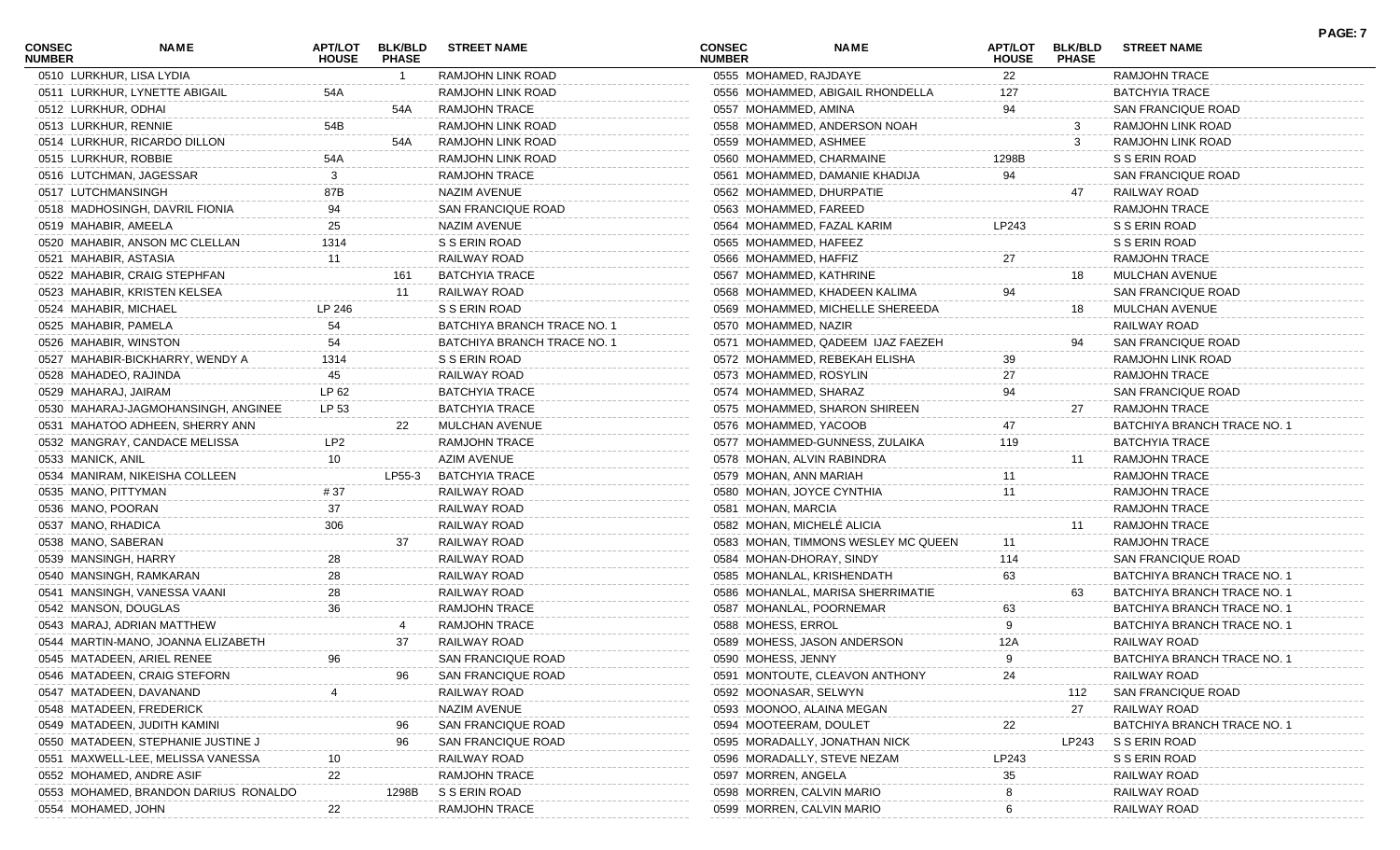| <b>CONSEC</b><br><b>NUMBER</b> | NAME                                    | <b>APT/LOT</b><br><b>HOUSE</b> | <b>BLK/BLD</b><br><b>PHASE</b> | <b>STREET NAME</b>          | <b>CONSEC</b><br><b>NUMBER</b> | <b>NAME</b>                           | APT/LOT<br><b>HOUSE</b> | <b>BLK/BLD</b><br><b>PHASE</b> | <b>STREET NAME</b>          | PAGE: 8 |
|--------------------------------|-----------------------------------------|--------------------------------|--------------------------------|-----------------------------|--------------------------------|---------------------------------------|-------------------------|--------------------------------|-----------------------------|---------|
|                                | 0600 MORREN, CLIFF ALONZO               |                                |                                | RAILWAY ROAD                |                                | 0645 OSOUNA, VANESSA NICOLA           |                         | 6.                             | RAILWAY ROAD                |         |
| 0601 MORREN, EFFY              |                                         | 13                             |                                | RAILWAY ROAD                | 0646 PARAG, KEMRAJ             |                                       |                         |                                | BATCHIYA BRANCH TRACE NO. 1 |         |
|                                | 0602 MORREN, MARIA MAGDALENE            | 35                             |                                | RAILWAY ROAD                |                                | 0647 PARAG, KISHWAR RODNEY            |                         |                                | BATCHIYA BRANCH TRACE NO. 1 |         |
|                                | 0603 MORREN, NAZERAH                    |                                |                                | RAILWAY ROAD                | 0648 PARAG, RUBY               |                                       |                         |                                | BATCHIYA BRANCH TRACE NO. 1 |         |
|                                | 0604 MORREN KOWLESSAR, ENGRID           | 13                             |                                | RAILWAY ROAD                |                                | 0649 PARASRAM-DHORAY, LILLAUTIE       | 114                     |                                | SAN FRANCIQUE ROAD          |         |
|                                | 0605 MORREN-REID, EVANGELINE            |                                |                                | RAILWAY ROAD                | 0650 PARIAG, ROGER DANE        |                                       | LP239                   |                                | S S ERIN ROAD               |         |
|                                | 0606 MORRIS, SHANE MARCUS               |                                |                                | <b>BOBBY HOSEIN AVENUE</b>  | 0651 PATEL, ADESH              |                                       |                         |                                | RAMJOHN LINK ROAD           |         |
|                                | 0607 MOTERAM, SHEILA                    | 26                             |                                | BATCHIYA BRANCH TRACE NO. 1 | 0652 PATEL, BASDEO             |                                       | LP <sub>6</sub>         |                                | RAMJOHN TRACE               |         |
| 0608 MOTIRAM, DAVID            |                                         | 22                             |                                | BATCHIYA BRANCH TRACE NO. 1 | 0653 PATEL, CAROL              |                                       |                         |                                | RAMJOHN LINK ROAD           |         |
|                                | 0609 MOTIRAM, DEONARINE                 | 22B                            |                                | BATCHIYA BRANCH TRACE NO. 1 | 0654 PATEL, DAVANAND           |                                       |                         |                                | <b>RAMJOHN TRACE</b>        |         |
|                                | 0610 MOTIRAM, DEONATH                   | 22                             |                                | BATCHIYA BRANCH TRACE NO. 1 | 0655 PATEL, HANK KUMAR         |                                       |                         |                                | <b>RAMJOHN TRACE</b>        |         |
|                                | 0611 MOTIRAM, LEO DICK                  | 26                             |                                | BATCHIYA BRANCH TRACE NO. 1 | 0656 PATEL, JASON              |                                       |                         |                                | RAMJOHN LINK ROAD           |         |
|                                | 0612 MOTIRAM, NATASHA                   | 22                             |                                | BATCHIYA BRANCH TRACE NO. 1 | 0657 PATEL, KEISHA             |                                       |                         | 4A                             | RAMJOHN LINK ROAD           |         |
|                                | 0613 MOTIRAM, ROHAN POORAN              | 22                             |                                | BATCHIYA BRANCH TRACE NO. 1 | 0658 PATEL, LINDA              |                                       |                         | 4A                             | RAMJOHN LINK ROAD           |         |
|                                | 0614 MURADALI, ACKLIMA                  | 2425                           |                                | S S ERIN ROAD               | 0659 PATEL, RAVI               |                                       |                         |                                | RAMJOHN LINK ROAD           |         |
|                                | 0615 NANDLAL, ANTONIO SEBASTIAN HEMENDI | 1300B                          |                                | S S ERIN ROAD               | 0660 PATEL, SHELLENE           |                                       |                         | 4A                             | RAMJOHN LINK ROAD           |         |
|                                | 0616 NANDLAL, BRITTNEY KAJOL            | 1300                           |                                | S S ERIN ROAD               | 0661 PATEL, VISHAL             |                                       |                         |                                | RAMJOHN LINK ROAD           |         |
|                                | 0617 NANDLAL, DAMIAN BRETT              | 1300B                          |                                | S S ERIN ROAD               |                                | 0662 PATEL-CHATRAM, CHERYL            |                         | 4A                             | RAMJOHN LINK ROAD           |         |
|                                | 0618 NANDLAL, DEONARINE                 | 1300                           |                                | S S ERIN ROAD               | 0663 PATTAN, OUONGANIE         |                                       |                         |                                | <b>RAMJOHN TRACE</b>        |         |
|                                | 0619 NANDLAL, FRANCESCA VERNA           |                                | 51                             | RAILWAY ROAD                |                                | 0664 PAUL, ALEXANDRA ALANA            | 103                     |                                | <b>BATCHYIA TRACE</b>       |         |
|                                | 0620 NANDLAL, GAIL TRICIA               | 1300                           |                                | S S ERIN ROAD               | 0665 PAUL, ALLAN               |                                       | 103                     |                                | <b>BATCHYIA TRACE</b>       |         |
|                                | 0621 NANDLAL, HANSEL TERRANCE GEWAN     |                                | 1300                           | S S ERIN ROAD               | 0666 PAUL, CYNTHIA             |                                       | 103                     |                                | <b>BATCHYIA TRACE</b>       |         |
|                                | 0622 NANDLAL, HEMATIE                   | <b>LP55</b>                    |                                | <b>BATCHYIA TRACE</b>       | 0667 PERSAD, JUSTIN CHAD       |                                       | LP 54                   |                                | <b>BATCHYIA TRACE</b>       |         |
|                                | 0623 NANDLAL, INDRAWATEE                |                                |                                | <b>BATCHYIA TRACE</b>       |                                | 0668 PERSAD, KAREN PAULA              | 54                      |                                | <b>BATCHYIA TRACE</b>       |         |
| 0624 NANDLAL, KEISHA           |                                         | LP 50/1                        |                                | RAMJOHN TRACE               |                                | 0669 PERSAD, KESTER PRAKASH           | 2                       |                                | <b>RAMJOHN TRACE</b>        |         |
|                                | 0625 NANDLAL, LILAWATIE                 | 51                             |                                | RAILWAY ROAD                |                                | 0670 PERSAD, MALINA RISHMI            |                         | LP 54                          | BATCHYIA TRACE              |         |
| 0626 NANDLAL, MOHAN            |                                         | 1300                           |                                | S S ERIN ROAD               | 0671 PERSAD, PRAKASH           |                                       |                         |                                | RAMJOHN TRACE               |         |
|                                | 0627 NANDLAL, NAVINE DAVE               | 1300                           |                                | S S ERIN ROAD               | 0672 PERSAD, SARAH             |                                       | 39                      |                                | <b>RAMJOHN TRACE</b>        |         |
|                                | 0628 NANDLAL, PAVAN MALONEY             | 51                             |                                | RAILWAY ROAD                | 0673 PERSAD, WADE              |                                       | LP 54                   |                                | <b>BATCHYIA TRACE</b>       |         |
|                                | 0629 NANDLAL, RAVINDRA DEONARINE        | 1300C                          |                                | S S ERIN ROAD               |                                | 0674 PERSAD, WARREN WADE JR           | LP 54                   |                                | <b>BATCHYIA TRACE</b>       |         |
|                                | 0630 NANDLAL, SHAANA FENELLA            | 1300B                          |                                | S S ERIN ROAD               |                                | 0675 PERSAD MAHABIR, STEPHANIE        | 1314                    |                                | S S ERIN ROAD               |         |
|                                | 0631 NANDLAL, SHELDON LEE               |                                | 56                             | <b>RAMJOHN TRACE</b>        |                                | 0676 PERSAD SANKAR, RAJESH            |                         | 30A                            | <b>RAMJOHN TRACE</b>        |         |
|                                | 0632 NANDLAL, VALMIKI ESHWAR            |                                | 1300                           | S S ERIN ROAD               |                                | 0677 PETERS, NATHANIAL ANTONIO PAUL   |                         | 26                             | RAILWAY ROAD                |         |
|                                | 0633 NANDLAL, VISHAM                    | 51                             |                                | RAILWAY ROAD                |                                | 0678 PHILLIP, FAYOLA MARIA            |                         | 24                             | RAILWAY ROAD                |         |
|                                |                                         | 1300                           |                                |                             |                                |                                       |                         |                                |                             |         |
|                                | 0634 NANDLAL PERSAD, REANNA ROHINI      | <b>LP55</b>                    |                                | S S ERIN ROAD               | 0679 PIERRE, JOHN JEREMY       |                                       |                         | 1292                           | S S ERIN ROAD               |         |
|                                | 0635 NANLAL, LATCHMIN                   |                                |                                | <b>BATCHYIA TRACE</b>       |                                | 0680 PIERRE, KEENA LA VERNE           | 1292                    |                                | S S ERIN ROAD               |         |
| 0636 NANLAL, NAKKITA           |                                         |                                | LP55                           | <b>BATCHYIA TRACE</b>       | 0681 POORAN, PRAMDATH          |                                       |                         | 30A                            | RAMJOHN TRACE               |         |
|                                | 0637 NARINE, ADRIAN DRAWPAUL            |                                |                                | SAN FRANCIQUE ROAD          | 0682 POULIDO, BURNIDEEN        |                                       | 1298C                   |                                | S S ERIN ROAD               |         |
|                                | 0638 NARINE, AMELIA SUSHMA              |                                | LP 55-3                        | <b>BATCHYIA TRACE</b>       |                                | 0683 RADHAKISSOON, SUDESH             | 25                      |                                | RAILWAY ROAD                |         |
|                                | 0639 NARINE, LORENZO SHIVANAN           |                                | - 6                            | SAN FRANCIQUE ROAD          |                                | 0684 RADHAKISSOON, SURESH NEERANJAN   | 28                      |                                | RAILWAY ROAD                |         |
|                                | 0640 NARINE, SHARMELA                   | LP 55-3                        |                                | <b>BATCHYIA TRACE</b>       |                                | 0685 RADHAKISSOON, VEEDAA BAILAA      | 25                      |                                | RAILWAY ROAD                |         |
|                                | 0641 NARINE-KUNGEBEHARRY, NILA MALINI   | LP 2                           |                                | <b>RAMJOHN TRACE</b>        |                                | 0686 RAEBURN, DONNELLE LEANDRO JORDAN |                         | 1324                           | S S ERIN ROAD               |         |
|                                | 0642 NELSON, RAWLE UDO                  |                                |                                | <b>BOBBY HOSEIN AVENUE</b>  |                                | 0687 RAEBURN, EDGAR JEROME            | 1324                    |                                | S S ERIN ROAD               |         |
|                                | 0643 OCHO, OSCAR NOEL                   | ЗΑ                             |                                | BATCHIYA BRANCH TRACE NO. 1 | 0688 RAGBIRSINGH, DOLLY        |                                       |                         |                                | BATCHIYA BRANCH TRACE NO.   |         |
|                                | 0644 OHN-HEERALAL, NICOLE NATALIA       |                                |                                | NAZIM AVENUE                | 0689 RAGHUNANAN, MONA          |                                       | LP2                     |                                | RAMJOHN TRACE               |         |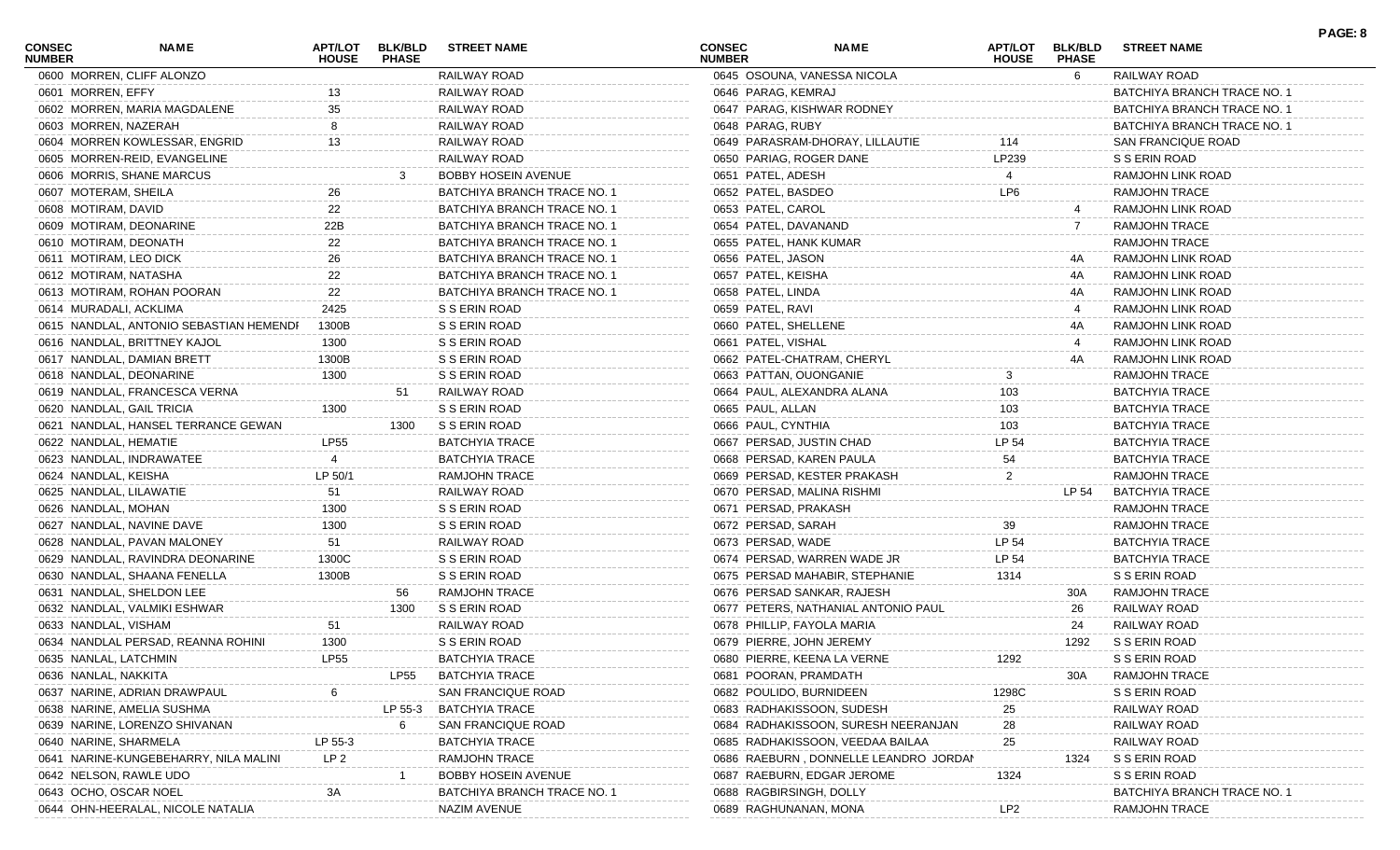| <b>CONSEC</b><br><b>NUMBER</b> | <b>NAME</b>                      | APT/LOT<br><b>HOUSE</b> | <b>BLK/BLD</b><br><b>PHASE</b> | <b>STREET NAME</b>          | <b>CONSEC</b><br><b>NUMBER</b> | <b>NAME</b>                         | <b>APT/LOT</b><br><b>HOUSE</b> | <b>BLK/BLD</b><br><b>PHASE</b> | <b>STREET NAME</b>          | PAGE: 9 |
|--------------------------------|----------------------------------|-------------------------|--------------------------------|-----------------------------|--------------------------------|-------------------------------------|--------------------------------|--------------------------------|-----------------------------|---------|
|                                | 0690 RAGHUNANAN, VISHAL          | LP2                     |                                | <b>RAMJOHN TRACE</b>        | 0735 RAMJATTAN, KRISHNA        |                                     | LP246                          |                                | S S ERIN ROAD               |         |
| 0691 RAGOO, INDRA              |                                  |                         | 118                            | SAN FRANCIQUE ROAD          | 0736 RAMJATTAN, SHIRLEY        |                                     | LP264                          |                                | S S ERIN ROAD               |         |
|                                | 0692 RAGOO, KAVITA PRAMA         | 118                     |                                | SAN FRANCIQUE ROAD          |                                | 0737 RAMJATTAN, SURSATIE SUNDARDAYE | LP246                          |                                | S S ERIN ROAD               |         |
| 0693 RAGOO, NAVIN              |                                  | 118                     |                                | SAN FRANCIQUE ROAD          |                                | 0738 RAMJATTAN-RAMDEEN, CINDY       | LP55                           |                                | <b>BATCHYIA TRACE</b>       |         |
|                                | 0694 RAGOO, RAJIV VIJAY          | 118                     |                                | SAN FRANCIQUE ROAD          | 0739 RAMJIT, RAMLAL            |                                     | LP2                            |                                | <b>RAMJOHN TRACE</b>        |         |
|                                | 0695 RAGOO, ROOPNARINE           | 118                     |                                | SAN FRANCIQUE ROAD          |                                | 0740 RAMJIT-BISSOON, KAREN          | LP <sub>2</sub>                |                                | <b>RAMJOHN TRACE</b>        |         |
|                                | 0696 RAHAMAN, ROSALIND           | 3                       |                                | <b>RAMJOHN TRACE</b>        | 0741 RAMJOHN, SHIRAZA          |                                     |                                | 2C1                            | <b>RAMJOHN TRACE</b>        |         |
| 0697 RAJNATH, RAJESH           |                                  |                         | 93-95                          | BATCHYIA TRACE              |                                | 0742 RAMKHALAWAN-LAYNE, GEETA       | 43                             |                                | RAILWAY ROAD                |         |
| 0698 RAJPAUL, JEMMA            |                                  | LP 244                  |                                | S S ERIN ROAD               |                                | 0743 RAMKHELAWAN, KISRAJ BEHARRY    | 15B                            |                                | <b>RAMJOHN TRACE</b>        |         |
|                                | 0699 RAJPAUL, WINSTON            |                         | LP 53                          | BATCHYIA TRACE              | 0744 RAMKISSOON, ADRIAN        |                                     |                                | 7В                             | BATCHIYA BRANCH TRACE NO. 1 |         |
|                                | 0700 RAMANAND, GANESH            |                         |                                | BATCHIYA BRANCH TRACE NO. 1 | 0745 RAMKISSOON, SAWAK         |                                     | 24                             |                                | NAZIM AVENUE                |         |
| 0701 RAMCHAND, ROY             |                                  | 164                     |                                | <b>BATCHYIA TRACE</b>       |                                | 0746 RAMKISSOON, SEERAJ             | 19                             |                                | RAMJOHN LINK ROAD           |         |
|                                | 0702 RAMCHARAN, DHURPATEE        | 1294D                   |                                | S S ERIN ROAD               |                                | 0747 RAMLAKHAN, NANDINI ANN         |                                | 36                             | BATCHIYA BRANCH TRACE NO. 1 |         |
|                                | 0703 RAMCHARITAR, BOODRAM        | 25                      |                                | BATCHIYA BRANCH TRACE NO. 1 |                                | 0748 RAMLAKHAN, RICKY SHIVA         |                                | 36                             | BATCHIYA BRANCH TRACE NO. 1 |         |
|                                | 0704 RAMCHARITAR, DEO            | 25                      |                                | BATCHIYA BRANCH TRACE NO. 1 | 0749 RAMLAKHAN, SHAMILA        |                                     | 24                             |                                | <b>RAMJOHN TRACE</b>        |         |
|                                | 0705 RAMCHARITAR, JAGDEO         | 25                      |                                | BATCHIYA BRANCH TRACE NO. 1 |                                | 0750 RAMLAL, ANJALI AMRIKA          |                                | 12                             | NAZIM AVENUE                |         |
|                                | 0706 RAMCHARITAR, LEAH ESHANNA   |                         | 25                             | BATCHIYA BRANCH TRACE NO. 1 | 0751 RAMLAL, BHESHMA           |                                     |                                | 14                             | NAZIM AVENUE                |         |
|                                | 0707 RAMCHARITAR, SHERINA        |                         | 25                             | BATCHIYA BRANCH TRACE NO. 1 |                                | 0752 RAMLAL, HANNAH SHERISE         |                                |                                | <b>RAMJOHN TRACE</b>        |         |
| 0708 RAMDASS, RAVI             |                                  |                         | LP63                           | BATCHIYA BRANCH TRACE NO. 1 | 0753 RAMLAL, HANSLAL           |                                     |                                | 14                             | NAZIM AVENUE                |         |
|                                | 0709 RAMDATH, RAMKARAN           |                         |                                | RAMJOHN LINK ROAD           | 0754 RAMLAL, MALINIE           |                                     |                                | 14                             | NAZIM AVENUE                |         |
|                                | 0710 RAMDEEN, ANAND BALRAM       | ¼MM                     |                                | <b>RAMJOHN TRACE</b>        | 0755 RAMLAL, NERMALA           |                                     |                                | 14                             | NAZIM AVENUE                |         |
|                                | 0711 RAMDEEN, ANIRUDH            |                         |                                | <b>RAMJOHN TRACE</b>        | 0756 RAMLAL, UMAWATIE          |                                     | LP53                           |                                | <b>BATCHYIA TRACE</b>       |         |
| 0712 RAMDEEN, BHIMUL           |                                  |                         |                                | <b>RAMJOHN TRACE</b>        | 0757 RAMLOCHAN, ALVIN          |                                     | 9                              |                                | <b>RAMJOHN TRACE</b>        |         |
| 0713 RAMDEEN, DEVIKA           |                                  |                         |                                | <b>RAMJOHN TRACE</b>        | 0758 RAMLOCHAN, ASHA           |                                     |                                | 93-95                          | <b>BATCHYIA TRACE</b>       |         |
|                                | 0714 RAMDEEN, GOPAUL             |                         |                                | RAMJOHN TRACE               |                                | 0759 RAMLOCHAN, KOOMATIE            |                                |                                | RAMJOHN LINK ROAD           |         |
|                                |                                  | LP63                    |                                |                             |                                |                                     | 9A                             |                                |                             |         |
|                                | 0715 RAMDEEN, GOPAUL             |                         |                                | <b>BATCHYIA TRACE</b>       | 0760 RAMLOCHAN, NAVIN          |                                     |                                |                                | RAMJOHN LINK ROAD           |         |
|                                | 0716 RAMDEEN, HEAMLAUTIE         |                         |                                | <b>RAMJOHN TRACE</b>        |                                | 0761 RAMNANAN, ANJANIE BALDAYE      | 41                             |                                | NAZIM AVENUE                |         |
| 0717 RAMDEEN, JUSTIN           |                                  |                         | LP 63                          | BATCHYIA TRACE              |                                | 0762 RAMNANAN, SAMUEL KHANHIE       | 41                             |                                | NAZIM AVENUE                |         |
| 0718 RAMDEEN, NEIL             |                                  | LP 64                   |                                | <b>BATCHYIA TRACE</b>       |                                | 0763 RAMNANAN, SHIRIMATIE RESHMA    |                                | 41                             | NAZIM AVENUE                |         |
|                                | 0719 RAMDEEN, PARBATIYA          | 1/2MM                   |                                | <b>RAMJOHN TRACE</b>        |                                | 0764 RAMNARACE, LILOWATEE           | 146                            |                                | BATCHIYA BRANCH TRACE NO. 1 |         |
|                                | 0720 RAMDEEN, PREMRAJ            |                         |                                | <b>RAMJOHN TRACE</b>        | 0765 RAMNARINE, GEMMA          |                                     | # 31                           |                                | RAILWAY ROAD                |         |
|                                | 0721 RAMDEEN, RAJESH             | <b>LP55</b>             |                                | <b>BATCHYIA TRACE</b>       |                                | 0766 RAMNARINE-RAMPERSAD, HEMRAJIE  | LP2                            |                                | RAMJOHN TRACE               |         |
| 0722 RAMDEEN, RHEA             |                                  |                         | 1/4MM                          | <b>RAMJOHN TRACE</b>        | 0767 RAMNATH, CAROL            |                                     | 24                             |                                | RAMJOHN TRACE               |         |
|                                | 0723 RAMDEEN, RYAN JOHN          |                         |                                | RAMJOHN TRACE               | 0768 RAMNATH, OLIVER           |                                     | 24                             |                                | RAMJOHN TRACE               |         |
| 0724 RAMDEEN, SUSAN            |                                  |                         |                                | RAMJOHN TRACE               |                                | 0769 RAMNATH, STACEY TRICIA         | 127A                           |                                | RAMJOHN TRACE               |         |
| 0725 RAMDEEN, TARA             |                                  | <b>LP55</b>             |                                | <b>BATCHYIA TRACE</b>       |                                | 0770 RAMNATH, TERRANCE MARK         | 24                             |                                | RAMJOHN TRACE               |         |
|                                | 0726 RAMDEEN, TARANDATH          |                         |                                | <b>RAMJOHN TRACE</b>        |                                | 0771 RAMNATH-MOHAN, ANNISA ALYSIA   |                                | 11                             | <b>RAMJOHN TRACE</b>        |         |
|                                | 0727 RAMDEEN-LAYNE, NICHOLE JOAN | 43                      |                                | RAILWAY ROAD                | 0772 RAMOUTAR, KISSOON         |                                     |                                |                                | BATCHIYA BRANCH TRACE NO.   |         |
|                                | 0728 RAMDEO, CLIFFORD            | 107                     |                                | <b>BATCHYIA TRACE</b>       | 0773 RAMOUTAR, KRISHNA         |                                     |                                |                                | BATCHIYA BRANCH TRACE NO.   |         |
|                                | 0729 RAMDEO, MATTHEW KOURTNEY    | 107                     |                                | <b>BATCHYIA TRACE</b>       |                                | 0774 RAMPERSAD, CHRISENDATH         | LP62                           |                                | RAMJOHN TRACE               |         |
|                                | 0730 RAMDEO, MATTHIAS            | 107                     |                                | <b>BATCHYIA TRACE</b>       |                                | 0775 RAMPERSAD, CHRISTINE           | LP 61                          |                                | <b>BATCHYIA TRACE</b>       |         |
|                                | 0731 RAMDEO, ROSIANA             |                         | 107                            | <b>BATCHYIA TRACE</b>       |                                | 0776 RAMPERSAD, DEONARINE           | 18                             |                                | RAMJOHN LINK ROAD           |         |
| 0732 RAMDEO, SHEILA            |                                  | 107                     |                                | <b>BATCHYIA TRACE</b>       |                                | 0777 RAMPERSAD, HARRINARINE         | 158                            |                                | SAN FRANCIQUE ROAD          |         |
|                                | 0733 RAMJATTAN, ALVIN BRENT      | LP 246                  |                                | S S ERIN ROAD               |                                | 0778 RAMPERSAD, PEARL SAHODRA       | 158                            |                                | SAN FRANCIQUE ROAD          |         |
|                                | 0734 RAMJATTAN, HANIFFA SALISHA  | LP 246                  |                                | S S ERIN ROAD               |                                | 0779 RAMPERSAD, RAYANNA             | 18                             |                                | RAMJOHN LINK ROAD           |         |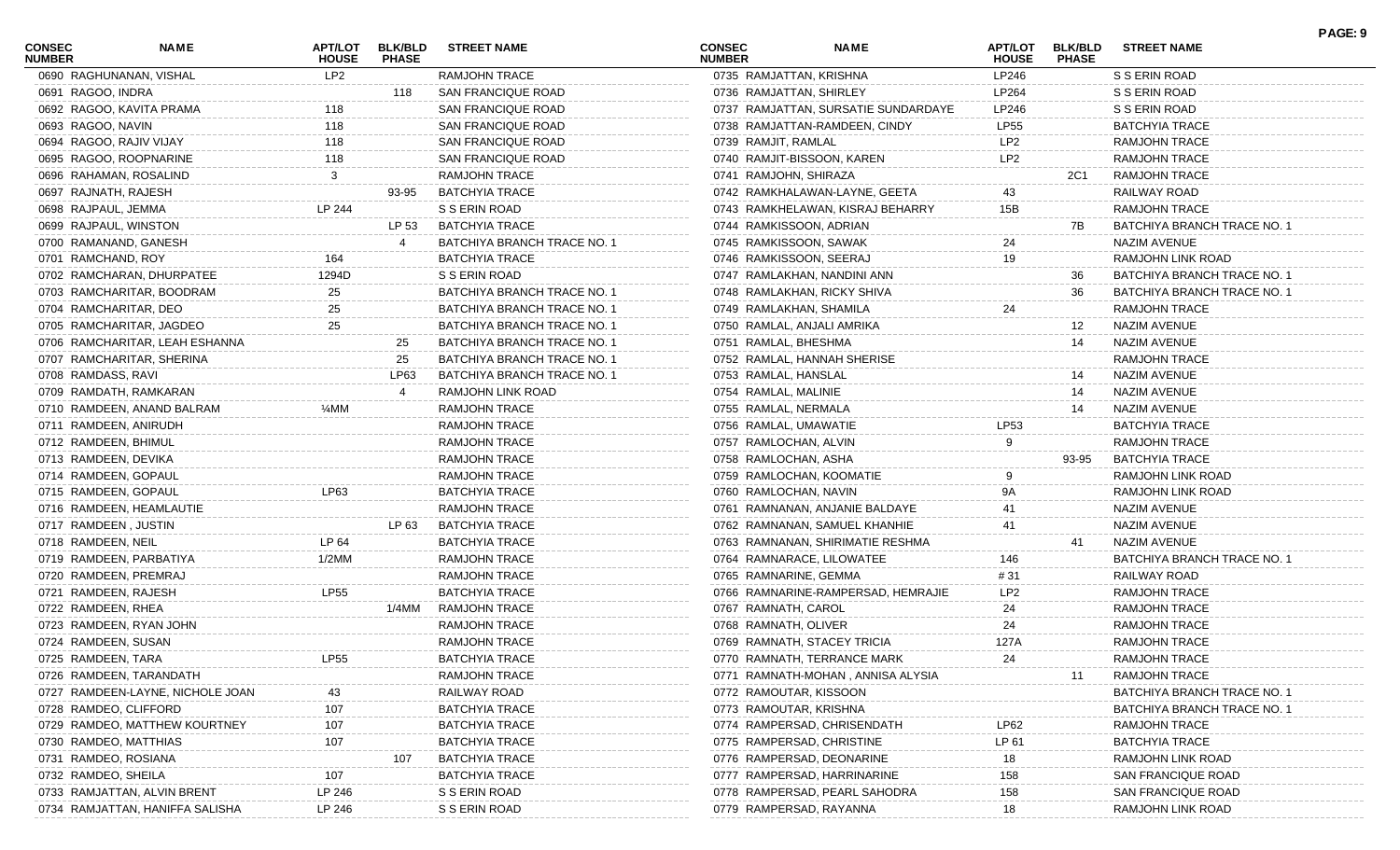| <b>CONSEC</b><br><b>NUMBER</b> | NAME                                                       | <b>APT/LOT</b><br><b>HOUSE</b> | <b>BLK/BLD</b><br><b>PHASE</b> | <b>STREET NAME</b>                  | <b>CONSEC</b><br><b>NUMBER</b> | <b>NAME</b>                          | APT/LOT<br><b>HOUSE</b> | <b>BLK/BLD</b><br><b>PHASE</b> | <b>STREET NAME</b>          | <b>PAGE: 10</b> |
|--------------------------------|------------------------------------------------------------|--------------------------------|--------------------------------|-------------------------------------|--------------------------------|--------------------------------------|-------------------------|--------------------------------|-----------------------------|-----------------|
|                                | 0780 RAMPERSAD, ROSALIND                                   | 1290                           |                                | S S ERIN ROAD                       |                                | 0825 SALICKRAM, SEEGOBIN             | 147                     |                                | <b>BATCHYIA TRACE</b>       |                 |
|                                | 0781 RAMPERSAD, SHOMA RIA                                  |                                | 1290                           | S S ERIN ROAD                       |                                | 0826 SAMAROO, KERRI NICOLYDE         |                         | 15A                            | RAMJOHN LINK ROAD           |                 |
|                                | 0782 RAMPERSAD, SUNIL RABINDRANATH                         | 1290                           |                                | S S ERIN ROAD                       |                                | 0827 SAMAROO, KHAMCHAN               | 15A                     |                                | <b>RAMJOHN TRACE</b>        |                 |
|                                | 0783 RAMPERSAD-GHURAN, SHARMILA                            |                                | -5                             | <b>RAMJOHN TRACE</b>                |                                | 0828 SAMAROO, NALEENEE               | 15A                     |                                | RAMJOHN LINK ROAD           |                 |
|                                | 0784 RAMRATTAN, DEOVASHESH                                 | 30B                            |                                | <b>RAMJOHN TRACE</b>                | 0829 SAMARU, ROOKMIN           |                                      | 33                      |                                | BATCHIYA BRANCH TRACE NO. 1 |                 |
|                                | 0785 RAMRATTAN, SHARON                                     |                                | -9                             | RAMJOHN LINK ROAD                   | 0830 SAMUEL, ANETTA            |                                      | LP 244                  |                                | S S ERIN ROAD               |                 |
| 0786 RAMROOP, SITA             |                                                            |                                | LP63                           | BATCHIYA BRANCH TRACE NO. 1         |                                | 0831 SCIPIO, STACY-ANN RUTH          | 2                       |                                | RAMJOHN LINK ROAD           |                 |
|                                | 0787 RAMSAHAI, ETWARIA                                     | <b>LP52</b>                    |                                | <b>BATCHYIA TRACE</b>               |                                | 0832 SEALE-KOYLASS, DEBORAH          | 37                      |                                | BATCHIYA BRANCH TRACE NO. 1 |                 |
|                                | 0788 RAMSAHAI, PRAKASH                                     | <b>LP52</b>                    |                                | <b>BATCHYIA TRACE</b>               |                                | 0833 SEEBALACK, CHRISTINE            | 239                     |                                | S S ERIN ROAD               |                 |
|                                | 0789 RAMSAMOOJ, SARITA SALLY                               | 1312                           |                                | S S ERIN ROAD                       |                                | 0834 SEEBALACK, DEOSARAN             | 239                     |                                | S S ERIN ROAD               |                 |
|                                | 0790 RAMSAROOP, ABBY PRIYA                                 |                                | 60                             | RAMJOHN TRACE                       | 0835 SEEBALACK, JANKI          |                                      | LP239                   |                                | S S ERIN ROAD               |                 |
|                                | 0791 RAMSAROOP, AMY HEMA                                   |                                | 60                             | <b>RAMJOHN TRACE</b>                |                                | 0836 SEEBALACK, NARESH               | 239                     |                                | S S ERIN ROAD               |                 |
|                                | 0792 RAMSAROOP, BASDEO                                     |                                |                                | <b>RAMJOHN TRACE</b>                |                                | 0837 SEEBALACK, VICTORIA             | 239                     |                                | S S ERIN ROAD               |                 |
|                                | 0793 RAMSAROOP, BRADLY BRYAN                               | 13                             |                                | RAMJOHN LINK ROAD                   |                                | 0838 SEECHARAN, BHAGWANDAYE          | $LP2-1$                 |                                | NAZIM AVENUE                |                 |
| 0794 RAMSAROOP, CINDY          |                                                            | 13                             |                                | <b>RAMJOHN TRACE</b>                |                                | 0839 SEECHARAN, DAMION DANIEL        |                         | 8                              | MULCHAN AVENUE              |                 |
|                                | 0795 RAMSAROOP, CRYSTAL MELISSA                            | 40                             |                                | RAMJOHN TRACE                       |                                | 0840 SEECHARAN, DARREL JEWAN         | 56                      |                                | <b>RAMJOHN TRACE</b>        |                 |
|                                | 0796 RAMSAROOP, DHANWATEE                                  |                                | 60                             | RAMJOHN TRACE                       |                                | 0841 SEECHARAN, MISHA ANN MARGARET   |                         | 8.                             | MULCHAN AVENUE              |                 |
|                                | 0797 RAMSAROOP, GOVINDRA                                   | 58                             |                                | <b>RAMJOHN TRACE</b>                |                                | 0842 SEECHARAN, ROSHAN               | 56                      |                                | RAMJOHN LINK ROAD           |                 |
|                                | 0798 RAMSAROOP, HAROLD                                     |                                |                                | <b>RAMJOHN TRACE</b>                |                                | 0843 SEECHARAN, ROSHNIE              | 56                      |                                | RAMJOHN LINK ROAD           |                 |
| 0799 RAMSAROOP, RISHI          |                                                            |                                |                                | RAMJOHN TRACE                       |                                | 0844 SEECHARAN, TRICIA SUMITA        |                         | 56                             | RAMJOHN LINK ROAD           |                 |
|                                | 0800 RAMSAROOP, SANACHARIA                                 | 60                             |                                | RAMJOHN TRACE                       |                                | 0845 SEEDATH, CHANDRAUTEE            | 104                     |                                | <b>BATCHYIA TRACE</b>       |                 |
|                                | 0801 RAMSAROOP, SHADRACK                                   | 13                             |                                | RAMJOHN LINK ROAD                   |                                | 0846 SEEDATH, CHRISTINE NALINE       |                         | LP 60                          | <b>BATCHYIA TRACE</b>       |                 |
|                                | 0802 RAMSAROOP, SOOKDEO                                    | 58                             |                                | <b>RAMJOHN TRACE</b>                |                                | 0847 SEEDATH, DHARMINDRA             |                         | LP60                           | <b>BATCHYIA TRACE</b>       |                 |
|                                | 0803 RAMSAROOP-BOODRAM, PREMWATIE                          | 60                             |                                | <b>RAMJOHN TRACE</b>                | 0848 SEEDATH, MAHABIR          |                                      | 104                     |                                | <b>BATCHYIA TRACE</b>       |                 |
|                                | 0804 RAMSINGH, NEEDRA DONNA                                |                                | 16.                            | <b>RAMJOHN TRACE</b>                | 0849 SEEDATH, RAGBIR           |                                      | <b>LP59</b>             |                                | <b>BATCHYIA TRACE</b>       |                 |
| 0805 RAMSINGH, PASRAM          |                                                            | 29                             |                                | RAILWAY ROAD                        | 0850 SEEDATH, SOOKRAJ          |                                      | 104                     |                                | <b>BATCHYIA TRACE</b>       |                 |
|                                | 0806 RAMSINGH, RASHEDA                                     | 29                             |                                | RAILWAY ROAD                        | 0851 SEEDATH, SURINDRA         |                                      |                         | LP60                           | <b>BATCHYIA TRACE</b>       |                 |
| 0807 RAMSINGH, VEJAI           |                                                            | 29                             |                                | RAILWAY ROAD                        | 0852 SEEGOBIN, VIJAY           |                                      | 147                     |                                | <b>BATCHYIA TRACE</b>       |                 |
|                                | 0808 RAMSOOBAG, ADESH                                      | 51A                            |                                | BATCHIYA BRANCH TRACE NO. 1         |                                | 0853 SEEJATTAN, BEVERLEY LYSTRA      |                         |                                | <b>RAMJOHN TRACE</b>        |                 |
|                                | 0809 RAMSOOBAG, SATESH                                     |                                | LP65                           | BATCHIYA BRANCH TRACE NO. 1         |                                | 0854 SEEJATTAN, MOHINI VIJAYA        |                         |                                | <b>RAMJOHN TRACE</b>        |                 |
|                                | 0810 RAMSUCHIT, JONATHAN CHAITNATH                         | LP7                            |                                | <b>RAMJOHN TRACE</b>                |                                | 0855 SEEJATTAN, PREMATIE             |                         |                                | <b>RAMJOHN TRACE</b>        |                 |
|                                |                                                            |                                |                                |                                     |                                |                                      |                         |                                | RAMJOHN LINK ROAD           |                 |
|                                | 0811 RAMSUMAIR, RISHI BUDHA                                | 1318                           | 147                            | <b>BATCHYIA TRACE</b>               |                                | 0856 SEEJATTAN, RABIN ROY ROMARIO S  | 8                       | 16                             | <b>RAMJOHN TRACE</b>        |                 |
|                                | 0812 RODRIGUEZ, ADRIAN<br>0813 RODRIGUEZ, LYLE RICARDO A B |                                |                                | S S ERIN ROAD                       |                                | 0857 SEEJATTAN, SACHIN JUSTIN        |                         |                                | RAMJOHN LINK ROAD           |                 |
|                                | 0814 RODRIGUEZ, NIGEL PETER                                | 1318                           |                                | S S ERIN ROAD<br>SAN FRANCIQUE ROAD |                                | 0858 SEEJATTAN, SHAIL SHALINI S      | 8                       | 16                             | RAMJOHN TRACE               |                 |
|                                |                                                            |                                | 19-21                          |                                     | 0859 SEEJATTAN, VIJAY          |                                      |                         |                                |                             |                 |
|                                | 0815 ROOPNARINE, DINDATH                                   |                                |                                | <b>RAMJOHN TRACE</b>                |                                | 0860 SEEJATTAN-KHAN, INDRA GANGADAYE | 1294A                   |                                | S S ERIN ROAD               |                 |
|                                | 0816 ROOPNARINESINGH, BARATH                               |                                |                                | BATCHIYA BRANCH TRACE NO. 1         |                                | 0861 SEEPERSAD, JASMINE              |                         |                                | RAMJOHN TRACE               |                 |
|                                | 0817 ROOPNARINESINGH, NIRMALA                              | 65                             |                                | BATCHIYA BRANCH TRACE NO. 1         |                                | 0862 SEEPERSAD SINGH, LALETA         |                         | 7A                             | BATCHIYA BRANCH TRACE NO.   |                 |
|                                | 0818 ROSE, ABIGAIL MARIA JENELLE                           | LP73                           |                                | <b>BATCHYIA TRACE</b>               |                                | 0863 SEETARAM, ALYANA RENATA         |                         | 5                              | BATCHIYA BRANCH TRACE NO. 1 |                 |
| 0819 ROSS, MICHELLE            |                                                            | 1310                           |                                | S S ERIN ROAD                       |                                | 0864 SEETARAM, ALYSSA RENUKA         |                         | 5                              | BATCHIYA BRANCH TRACE NO. 1 |                 |
|                                | 0820 SAGOONANAN, ARVINASH                                  |                                | 97                             | <b>BATCHYIA TRACE</b>               |                                | 0865 SEETARAM, ARLENE NADIRA         | 5                       |                                | BATCHIYA BRANCH TRACE NO. 1 |                 |
|                                | 0821 SAGOONANAN, ROOPCHAND                                 | 99                             |                                | <b>BATCHYIA TRACE</b>               |                                | 0866 SEETARAM, DHANPATIA             | LP53                    |                                | <b>BATCHYIA TRACE</b>       |                 |
|                                | 0822 SAHADEO, NAVIA SITA                                   |                                |                                | NAZIM AVENUE                        |                                | 0867 SEETARAM, KALOUTIE              | 60                      |                                | RAMJOHN LINK ROAD           |                 |
| 0823 SALICKRAM, KEISHA         |                                                            | 21                             |                                | NAZIM AVENUE                        | 0868 SEETARAM, ROBERT          |                                      | 5                       |                                | BATCHIYA BRANCH TRACE NO.   |                 |
| 0824 SALICKRAM, ROGER          |                                                            | 42                             |                                | BATCHIYA BRANCH TRACE NO. 1         |                                | 0869 SEETARAM, SUNIL LARRY           | 60                      |                                | RAMJOHN TRACE               |                 |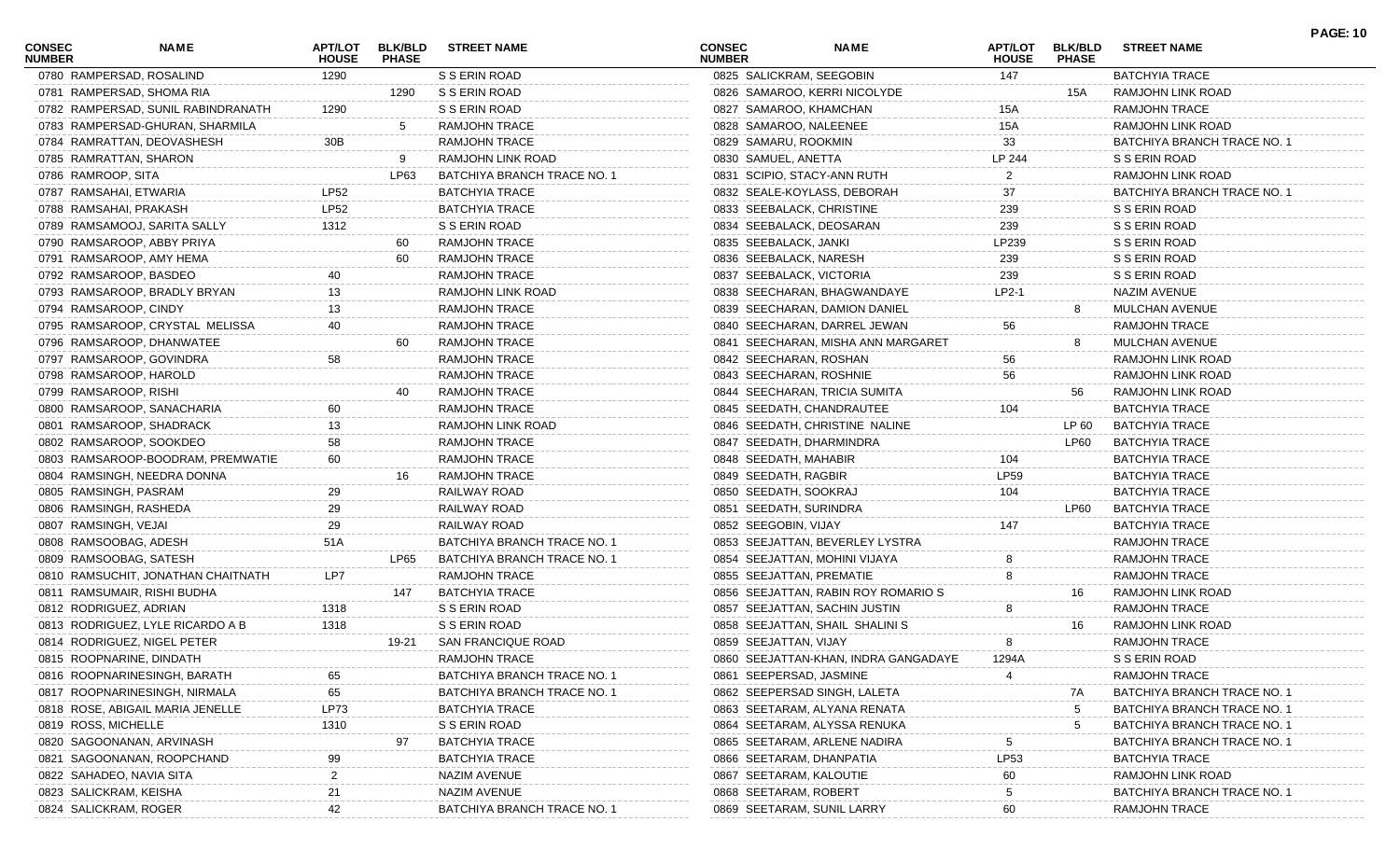| <b>CONSEC</b><br><b>NUMBER</b> | <b>NAME</b>                        | APT/LOT<br><b>HOUSE</b> | <b>BLK/BLD</b><br><b>PHASE</b> | <b>STREET NAME</b>          | <b>CONSEC</b><br><b>NUMBER</b> | <b>NAME</b>                         | <b>APT/LOT</b><br><b>HOUSE</b> | <b>BLK/BLD</b><br><b>PHASE</b> | <b>STREET NAME</b>          | <b>PAGE: 11</b> |
|--------------------------------|------------------------------------|-------------------------|--------------------------------|-----------------------------|--------------------------------|-------------------------------------|--------------------------------|--------------------------------|-----------------------------|-----------------|
|                                | 0870 SEETARAM, VILMA GAIL          | LP 60/1                 |                                | <b>RAMJOHN TRACE</b>        |                                | 0915 SOOKNANAN, PEARL VICTORIA      | 1312                           |                                | S S ERIN ROAD               |                 |
|                                | 0871 SIEW, CATHALINA MERCEDES      |                         |                                | RAMJOHN LINK ROAD           |                                | 0916 SOOKNANAN, SEAN BENSON         | 1312                           |                                | S S ERIN ROAD               |                 |
| 0872 SIEW, MITRA               |                                    |                         |                                | RAMJOHN TRACE               |                                | 0917 SOOKNANAN, SHERMAN CADELLE     | 1312                           |                                | S S ERIN ROAD               |                 |
| 0873 SIEW, MOHAN               |                                    |                         |                                | RAMJOHN LINK ROAD           |                                | 0918 SOOKNANAN-DHORAY, INGRID C     | 20                             |                                | <b>SAN FRANCIQUE ROAD</b>   |                 |
| 0874 SIEW, NAVINDRA            |                                    | 54B                     |                                | RAMJOHN LINK ROAD           | 0919 SOOKOO, SANDRA            |                                     | 25B                            |                                | RAILWAY ROAD                |                 |
| 0875 SIEW, SANDRA              |                                    | 154B                    |                                | RAMJOHN TRACE               | 0920 SOOKOO, SILVON            |                                     | 30                             |                                | BATCHIYA BRANCH TRACE NO. 1 |                 |
|                                | 0876 SIEWSARAN, NUTAN              | 22                      |                                | <b>RAMJOHN TRACE</b>        |                                | 0921 SOOKRAJ, BISSOONDAYE           | 8                              |                                | RAMJOHN LINK ROAD           |                 |
| 0877 SINGH, BAHADUR            |                                    | 51A                     |                                | BATCHIYA BRANCH TRACE NO. 1 | 0922 SOOKRAJ, BRIAN            |                                     | LP 63                          |                                | <b>BATCHYIA TRACE</b>       |                 |
|                                | 0878 SINGH, BHIMKARAN              | 85A                     |                                | <b>NAZIM AVENUE</b>         | 0923 SOOKRAJ, HEMA             |                                     |                                | LP63                           | <b>BATCHYIA TRACE</b>       |                 |
|                                | 0879 SINGH, DAYANAND               | 56                      |                                | BATCHIYA BRANCH TRACE NO. 1 | 0924 SOOKRAJ, MELISSA          |                                     | LP 63                          |                                | <b>BATCHYIA TRACE</b>       |                 |
| 0880 SINGH, KAYSO              |                                    |                         | 49                             | BATCHIYA BRANCH TRACE NO. 1 |                                | 0925 SOOKRAJ, PATSY SUMATIE         |                                |                                | <b>BATCHYIA TRACE</b>       |                 |
| 0881 SINGH, LILA               |                                    |                         |                                | BATCHIYA BRANCH TRACE NO. 1 | 0926 SOOKRAJ, RENNY            |                                     | LP 63                          |                                | <b>BATCHYIA TRACE</b>       |                 |
|                                | 0882 SINGH, MANMATIE               | 51                      |                                | BATCHIYA BRANCH TRACE NO. 1 | 0927 SOOKRAJH, TULSIE          |                                     | 8                              |                                | RAMJOHN LINK ROAD           |                 |
| 0883 SINGH, MEERA              |                                    |                         | 50                             | BATCHIYA BRANCH TRACE NO. 1 | 0928 SOOKRAM, LYSTRA           |                                     |                                | LP6                            | <b>RAMJOHN TRACE</b>        |                 |
|                                | 0884 SINGH, NIVAL VARUN            |                         | 49                             | BATCHIYA BRANCH TRACE NO. 1 | 0929 SOOKRAM, SAVITRI          |                                     | LP61                           |                                | <b>BATCHYIA TRACE</b>       |                 |
|                                | 0885 SINGH, RAVINA OMA DIANA       | 56                      |                                | BATCHIYA BRANCH TRACE NO. 1 |                                | 0930 SOOKRAM-RAMSINGH, SAVITA       |                                | 29                             | RAILWAY ROAD                |                 |
| 0886 SINGH, ROSALIND           |                                    |                         |                                | RAILWAY ROAD                | 0931 SUBHAN, ASHA              |                                     | 30B                            |                                | <b>RAMJOHN TRACE</b>        |                 |
| 0887 SINGH, RYAN               |                                    |                         | 50                             | BATCHIYA BRANCH TRACE NO. 1 |                                | 0932 SUBHAN, AVINDA KIRAN           | 30B                            |                                | <b>RAMJOHN TRACE</b>        |                 |
|                                | 0888 SINGH, SARAH GRACE            |                         | 51A                            | BATCHIYA BRANCH TRACE NO. 1 | 0933 SUBHAN, NARINE            |                                     | 30B                            |                                | <b>RAMJOHN TRACE</b>        |                 |
|                                | 0889 SINGH, SHAM DARREN            | 12A                     |                                | RAILWAY ROAD                | 0934 SUBHAN, POOJA             |                                     |                                | 30B                            | <b>RAMJOHN TRACE</b>        |                 |
| 0890 SINGH, SHASTRI            |                                    |                         | -51                            | <b>BATCHYIA TRACE</b>       | 0935 SUKHU, CURTIS             |                                     | 1286                           |                                | S S ERIN ROAD               |                 |
|                                | 0891 SINGH, SHEAVER MAHADEO        |                         |                                | BATCHIYA BRANCH TRACE NO. 1 | 0936 SURUJ, VASHTI             |                                     |                                | 54                             | RAMJOHN LINK ROAD           |                 |
| 0892 SINGH, VINDIRA            |                                    | 51                      |                                | BATCHIYA BRANCH TRACE NO. 1 | 0937 SURUJBALLY, CLINT         |                                     |                                |                                | BATCHIYA BRANCH TRACE NO. 1 |                 |
|                                |                                    |                         |                                | BATCHIYA BRANCH TRACE NO. 1 |                                |                                     |                                |                                |                             |                 |
| 0893 SINGH, WENDY              |                                    | 56                      |                                |                             | 0938 SURUJBALLY, KEITH         |                                     |                                |                                | BATCHIYA BRANCH TRACE NO. 1 |                 |
|                                | 0894 SINGH RAMSAROOP, NADIRA       | 58                      |                                | <b>RAMJOHN TRACE</b>        | 0939 SURUJBALLY, KEVIN         |                                     |                                |                                | BATCHIYA BRANCH TRACE NO. 1 |                 |
|                                | 0895 SINGH RAMSOOBAG, DULCIE       | 51A                     |                                | BATCHIYA BRANCH TRACE NO. 1 |                                | 0940 SURUJBALLY, KRISHENDAYE        |                                |                                | BATCHIYA BRANCH TRACE NO. 1 |                 |
|                                | 0896 SINGH-KANGALEE, SEAMA         | 49                      |                                | BATCHIYA BRANCH TRACE NO. 1 | 0941 TAHAL, DAVID SHASTRI      |                                     | 1344                           |                                | S S ERIN ROAD               |                 |
| 0897 SMART, ELICIA             |                                    |                         |                                | <b>BOBBY HOSEIN AVENUE</b>  | 0942 TAHAL, FANNY              |                                     | 1344                           |                                | S S ERIN ROAD               |                 |
|                                | 0898 SMART, LEON CLAUDE            |                         |                                | <b>BOBBY HOSEIN AVENUE</b>  | 0943 TAHAL, HARRY              |                                     | 1344                           |                                | S S ERIN ROAD               |                 |
|                                | 0899 SMART, MALINDA MARIA          | 241                     |                                | <b>BOBBY HOSEIN AVENUE</b>  | 0944 TAHAL, MOHAN              |                                     | 1344                           |                                | S S ERIN ROAD               |                 |
|                                | 0900 SMART, RONNIE CHRISTOPHER     | 241                     |                                | <b>BOBBY HOSEIN AVENUE</b>  | 0945 TAHAL, SAVITRIE           |                                     | 1344                           |                                | S S ERIN ROAD               |                 |
|                                | 0901 SMART, TYEJHAN JONATHON       |                         |                                | <b>BOBBY HOSEIN AVENUE</b>  |                                | 0946 TEELUCKCHAN-SEETARAM, RESHMA N | LP60-1                         |                                | RAMJOHN LINK ROAD           |                 |
| 0902 SMART, TYRIQUE            |                                    | LP241                   |                                | <b>BOBBY HOSEIN AVENUE</b>  |                                | 0947 TULSIE RAM, HARRIDEO           | LP 247                         |                                | S S ERIN ROAD               |                 |
| 0903 SMITH, ABIYOMI            |                                    |                         | 43                             | RAILWAY ROAD                |                                | 0948 VALLABH PATEL, ANGELINE        | 26                             |                                | <b>RAMJOHN TRACE</b>        |                 |
|                                | 0904 SOMAI, DAYANAND               |                         | 52                             | BATCHIYA BRANCH TRACE NO. 1 | 0949 VALLABH PATEL, ELSIE      |                                     |                                | 4A                             | RAMJOHN LINK ROAD           |                 |
|                                | 0905 SOMAI, KRIS-ANN KAVITA        | 52                      |                                | BATCHIYA BRANCH TRACE NO. 1 |                                | 0950 VALLABH PATEL, GEETA           |                                |                                | RAMJOHN TRACE               |                 |
|                                | 0906 SOMAI, SAVITA PREMATEE        | 52                      |                                | BATCHIYA BRANCH TRACE NO. 1 |                                | 0951 VALLABH PATEL, KRISHNA         | POBOX <sub>5</sub>             |                                | <b>RAMJOHN TRACE</b>        |                 |
|                                | 0907 SONNYLAL, INDARSINGH B        | 25                      |                                | RAILWAY ROAD                |                                | 0952 VALLABH PATEL, SASHA           |                                |                                | RAMJOHN LINK ROAD           |                 |
| 0908 SOOKDEO, LEELA            |                                    |                         | LP 4                           | RAMJOHN LINK ROAD           |                                | 0953 VALLABH PATEL, SHALINI         | 4A                             |                                | RAMJOHN LINK ROAD           |                 |
| 0909 SOOKHOO, MONA             |                                    | 33                      |                                | RAILWAY ROAD                | 0954 VALLABH PATEL, TROY       |                                     |                                | 26                             | RAMJOHN TRACE               |                 |
|                                | 0910 SOOKLAL, NEVADA MARCUS DENVER | 1298 C                  |                                | S S ERIN ROAD               | 0955 VALLABH-PATEL, ROY        |                                     | 26                             |                                | RAMJOHN TRACE               |                 |
|                                | 0911 SOOKLAL, PRECIOUS MARY-ANN    | 1298C                   |                                | S S ERIN ROAD               |                                | 0956 VALLABH-PATEL, TRACY-ANN       | 26                             |                                | RAMJOHN TRACE               |                 |
|                                | 0912 SOOKNANAN, FRANKLIN           |                         |                                | RAILWAY ROAD                | 0957 VIDAL, JEMMA YVONNE       |                                     |                                | 14                             | <b>SAN FRANCIQUE ROAD</b>   |                 |
|                                | 0913 SOOKNANAN, MAYA               |                         |                                | RAMJOHN LINK ROAD           | 0958 VIDALIS, CARL             |                                     | 1352A                          |                                | S S ERIN ROAD               |                 |
|                                | 0914 SOOKNANAN, MOTILAL NARINE     |                         |                                | RAMJOHN LINK ROAD           |                                | 0959 WALCOTT, JOSHUA ISRAEL DEXTER  | 1324                           |                                | S S ERIN ROAD               |                 |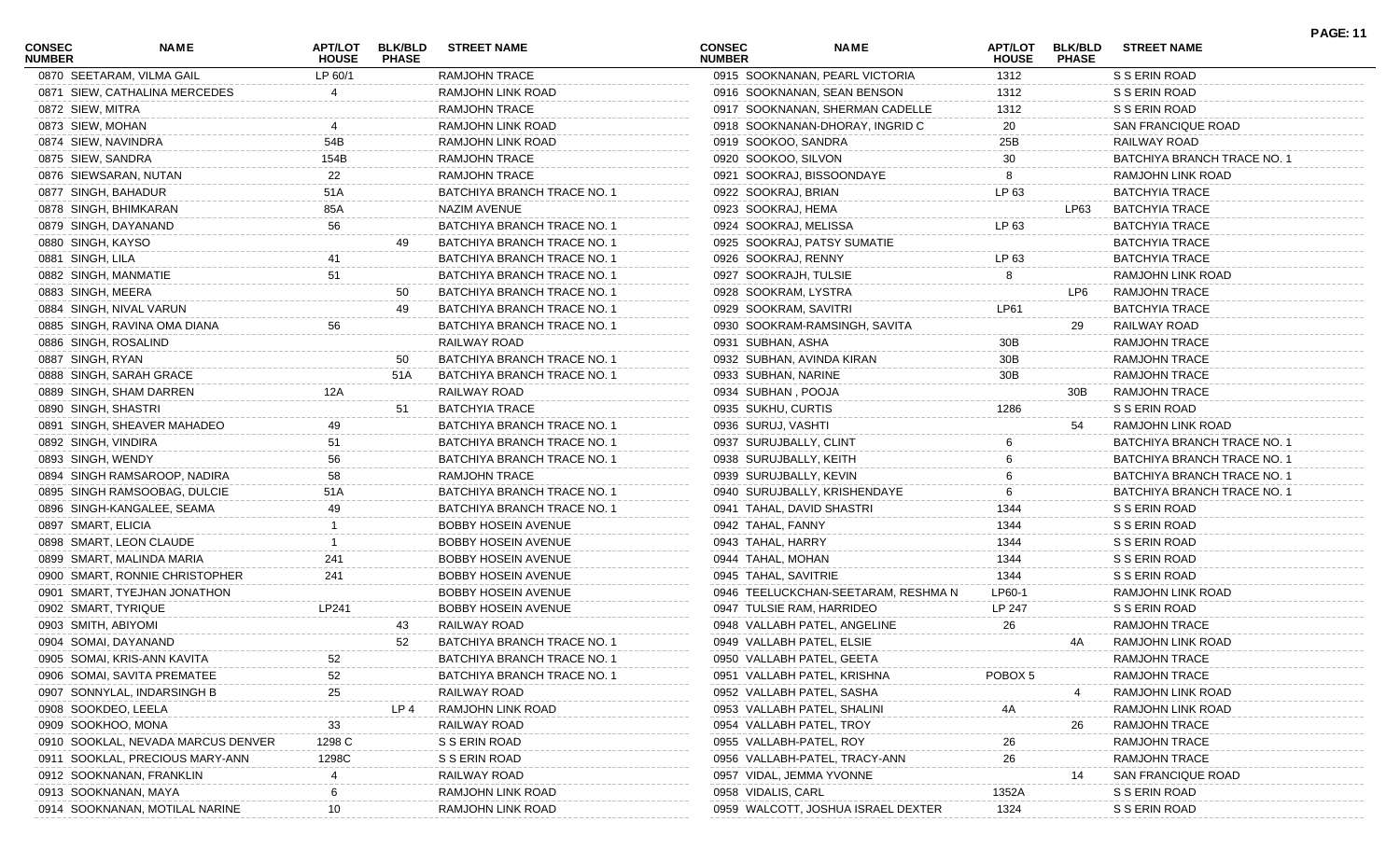| <b>CONSEC</b><br><b>NUMBER</b> | <b>NAME</b>                  | <b>APT/LOT</b><br><b>HOUSE</b> | <b>BLK/BLD</b><br><b>PHASE</b> | <b>STREET NAME</b>          |
|--------------------------------|------------------------------|--------------------------------|--------------------------------|-----------------------------|
|                                | 0960 WILLIAMS, ELIZ          | 35                             |                                | BATCHIYA BRANCH TRACE NO. 1 |
|                                | 0961 WILLIAMS, FLYNN         |                                | 35                             | BATCHIYA BRANCH TRACE NO. 1 |
|                                | 0962 WILLIAMS, LEEANN        | 35                             |                                | BATCHIYA BRANCH TRACE NO. 1 |
|                                | 0963 WILLIAMS, MARLON LANDON |                                | 35                             | BATCHIYA BRANCH TRACE NO. 1 |
|                                | 0964 ZAMA, ABZAL             |                                |                                | <b>BATCHYIA TRACE</b>       |
|                                | 0965 ZAMA, BRICE JUSTIN      |                                | LP62                           | BATCHYIA TRACE              |
|                                | 0966 ZAMA, KAREN PAULINE     | LP 62                          |                                | <b>BATCHYIA TRACE</b>       |
|                                | 0967 ZILLA, LINDA            |                                |                                | RAMJOHN TRACE               |